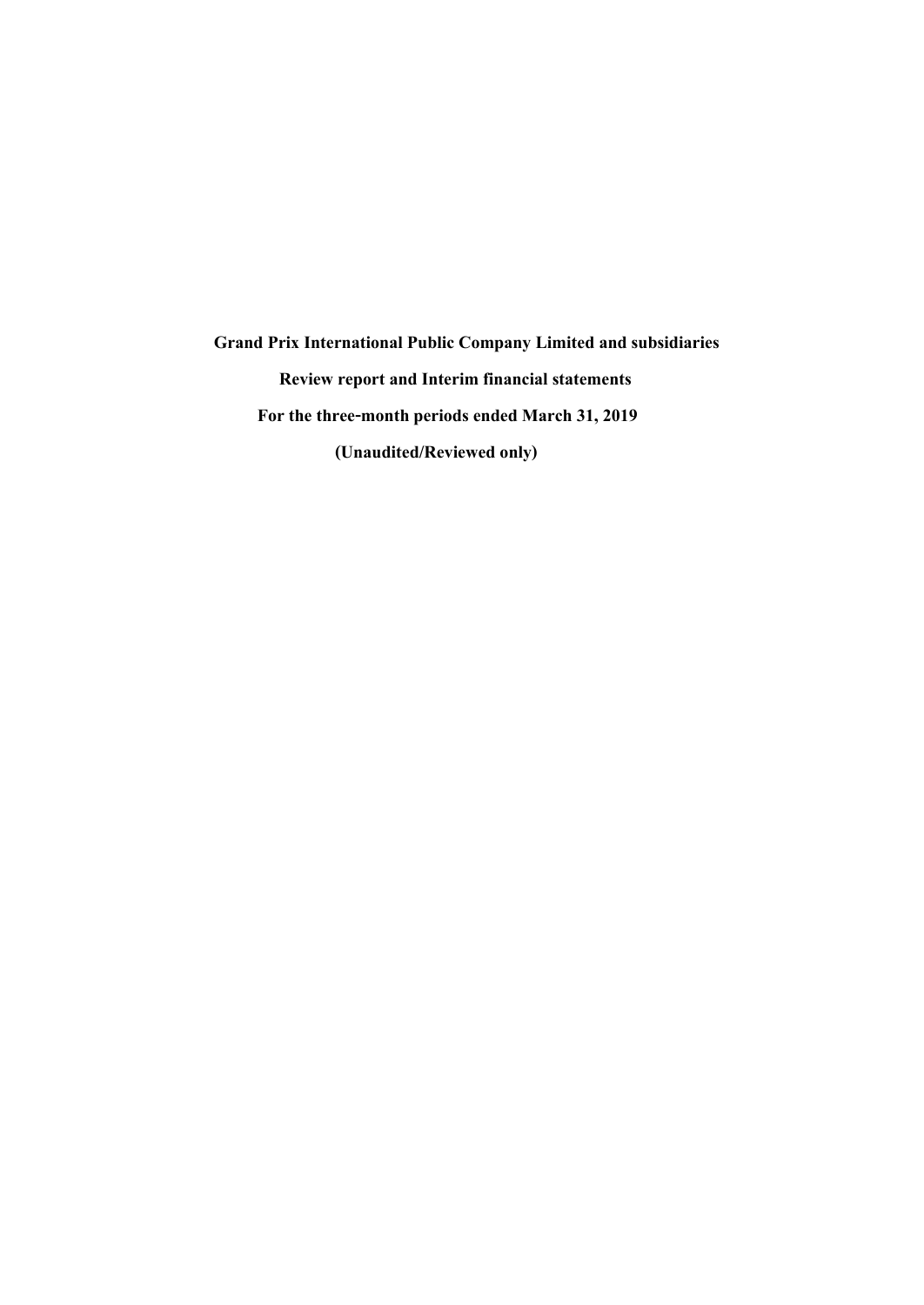### **Independent Auditor's Report on Review of Interim Financial Information**

### **To the Board of Directors of Grand Prix International Public Company Limited**

I have reviewed the accompanying consolidated and separate statements of financial position as at March 31, 2019, the related statements of comprehensive income for the three-month periods end March 31,2019, statements of changes in shareholders' equity and statements of cash flows for the three-month periods then ended and including notes to the interim financial statement of Grand Prix International Public Company Limited and subsidiaries and of Grand Prix International Public Company Limited. The Company's management is responsible for the preparation and presentation of this interim financial information, in all material respects, in accordance with accounting standard No.34 "Interim Financial Reporting". My responsibility is to express a conclusion on this interim financial information based on my review.

### **Scope of Review**

I conducted my review in accordance with the Thai Standard on Review Engagements 2 4 1 0, "Review of Interim Financial Information Performed by the Independent Auditor of the Entity". A review of interim financial information consists of making inquiries, primarily of persons responsible for financial and accounting matters, and applying analytical and other review procedures. A review is substantially less in scope than an audit conducted in accordance with Thai Standards on Auditing and consequently does not enable me to obtain assurance that I would become aware of all significant matters that might be identified in an audit. Accordingly, I do not express an audit opinion.

### **Conclusion**

Based on my review, nothing has come to my attention that causes me to believe that the accompanying interim financial information is not prepared, in all material respects, in accordance with accounting standard No.34, "Interim Financial Reporting".

### D I A INTERNATIONAL AUDIT CO., LTD.

(Ms.Suphaphorn Mangjit) C.P.A. (Thailand) Registration No. 8125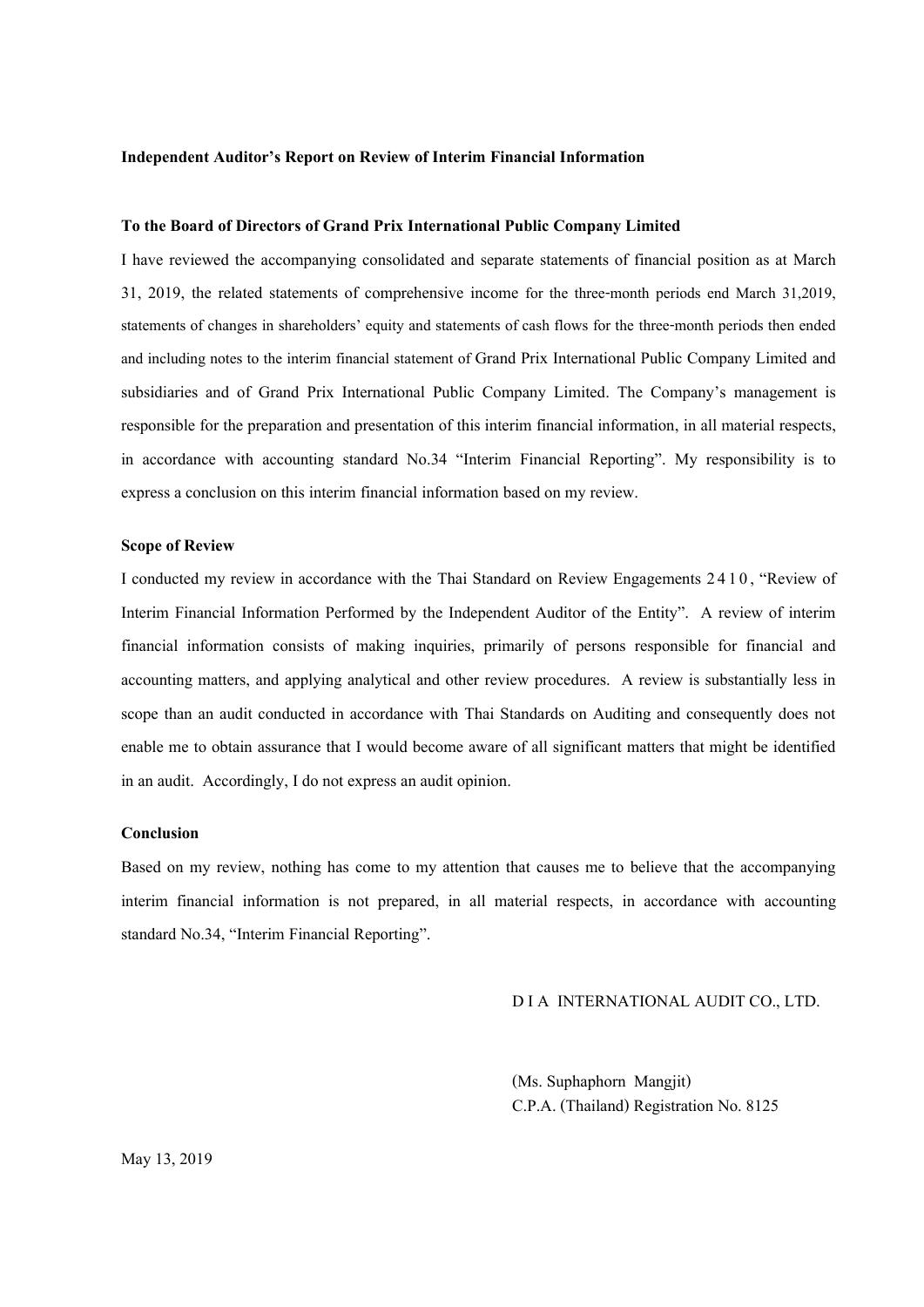### Grand Prix International Public Company Limited and Subsidiaries

#### Statements of financial position

#### As at March 31, 2019

(Unit : Baht)

Assets Notes March 31, 2019 December 31, 2018 March 31, 2019 December 31, 2018 (Unaudited/ (Audited) (Unaudited/ (Audited) Reviewed only) Reviewed only) Current assets Cash and cash equivalents 4 378,562,589.73 271,015,222.40 373,762,532.36 267,394,004.38 Current investments 5 383,048,026.27 366,893,760.35 383,048,026.27 366,893,760.35 Trade accounts receivable and other current receivables 6 155,098,318.42 83,030,464.47 154,661,277.52 82,460,028.57 Short-term loan to subsidiary  $7$  - 2,630,771.06 2,630,771.06 Inventories 8 15,829,787.37 10,255,687.20 15,829,787.37 10,255,687.20 Total current assets 932,538,721.79 731,195,134.42 929,932,394.58 729,634,251.56 Non-Current Assets Restricted bank deposit 9 323,300.00 323,300.00 323,300.00 323,300.00 323,300.00 Investment in a subsidiary 10 1,602,500.00 1,602,500.00 1,602,500.00 Other long-term investment 11 91,000,000.00 91,000,000.00 91,000,000.00 91,000,000.00 Long-term loan to related persons 22.3.3 302,243.00 400,794.00 302,243.00 400,794.00 Investment property 12 32,239,860.10 32,239,860.10 32,239,860.10 32,239,860.10 Property, plant and equipment 13 175,847,796.75 132,577,836.30 175,843,023.12 132,577,836.30 Intangible assets 14 6,906,116.45 4,429,243.06 6,906,116.45 4,429,243.06 Deferred tax assets 15.1 3,379,755.34 5,304,547.14 3,379,755.34 5,304,547.14 Other non-current assets 3,847,987.29 3,691,706.76 3,847,987.29 3,691,706.75 Total non-current assets 313,847,058.93 269,967,287.36 315,444,785.30 271,569,787.35 Total assets 1,246,385,780.72 1,001,162,421.78 1,245,377,179.88 1,001,204,038.91 Consolidated financial statements Separate financial statements

The notes to the interim financial statement are an integral part of this interim financial statement.

(Sign) ………………………...…………………………………………………………... Directors

( Mr. Anothai Eamlumnow ) ( Mr. Peeraphong Eamlumnow )

- 1 -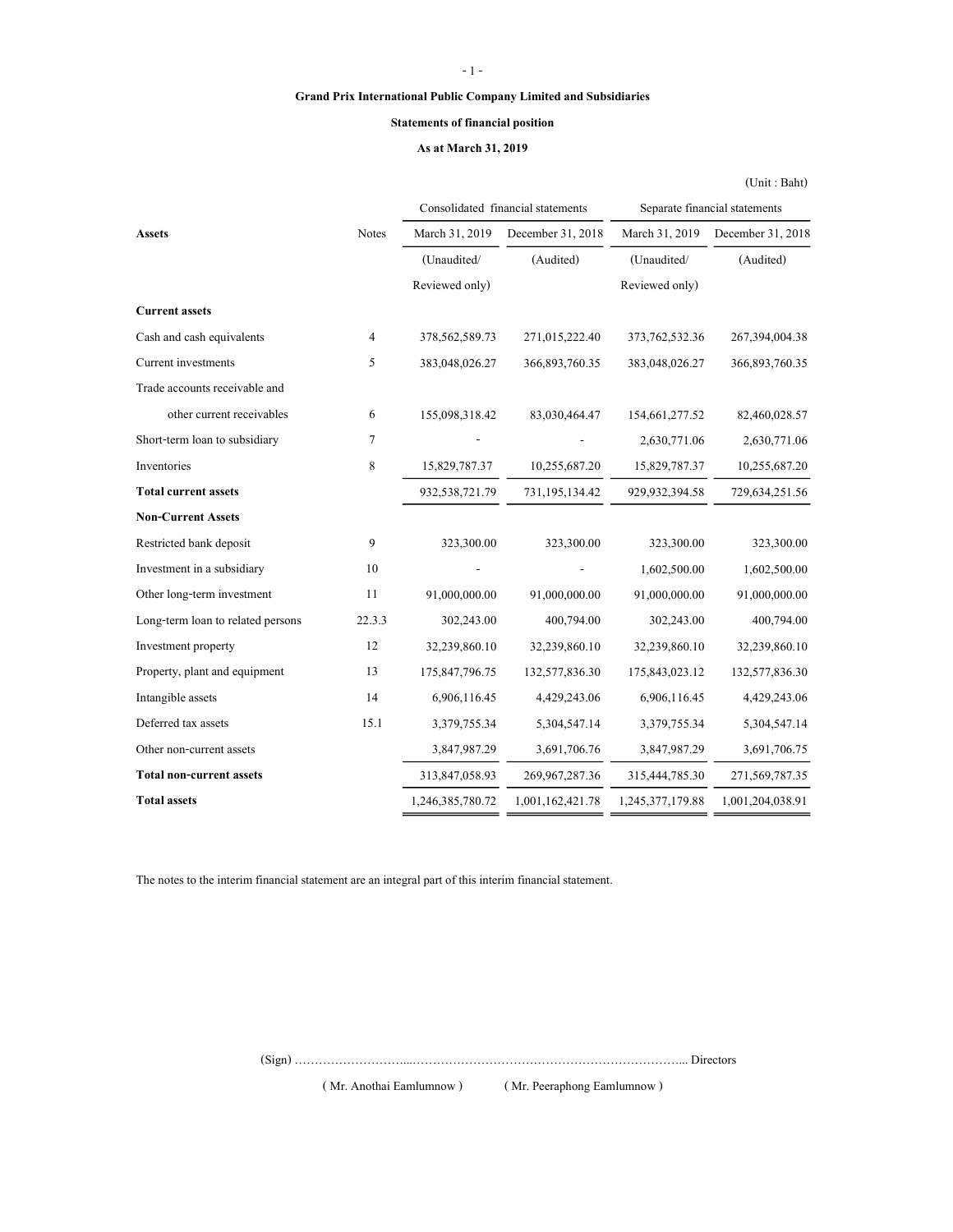### - 2 -

### Grand Prix International Public Company Limited and Subsidiaries

### Statements of financial position (Cont.)

### As at March 31, 2019

|                                              |        |                  |                                   |                               | (Unit : Bath)     |  |
|----------------------------------------------|--------|------------------|-----------------------------------|-------------------------------|-------------------|--|
|                                              |        |                  | Consolidated financial statements | Separate financial statements |                   |  |
| Liabilities and shareholders' equity         | Notes  | March 31, 2019   | December 31, 2018                 | March 31, 2019                | December 31, 2018 |  |
|                                              |        | (Unaudited/      | (Audited)                         | (Unaudited/                   | (Audited)         |  |
|                                              |        | Reviewed only)   |                                   | Reviewed only)                |                   |  |
| <b>Current liabilities</b>                   |        |                  |                                   |                               |                   |  |
| Trade accounts payable and                   |        |                  |                                   |                               |                   |  |
| other current payables                       | 16     | 105,180,411.60   | 35,837,252.58                     | 98,536,928.11                 | 35,458,047.89     |  |
| Unearned revenues                            | 17     | 193,955,086.67   | 146,060,404.67                    | 193,955,086.67                | 143,818,587.20    |  |
| Accrued dividend                             | 19     | 53,999,991.00    |                                   | 53,999,991.00                 |                   |  |
| Other payables - Common shares               | 22.3.6 |                  |                                   |                               | 1,602,500.00      |  |
| Accrued income tax                           |        | 29,605,682.48    | 10,761,223.57                     | 29,605,682.48                 | 10,761,223.57     |  |
| <b>Total current liabilities</b>             |        | 382,741,171.75   | 192,658,880.82                    | 376,097,688.26                | 191,640,358.66    |  |
| <b>Non current liabilities</b>               |        |                  |                                   |                               |                   |  |
| Non-current provisions for                   |        |                  |                                   |                               |                   |  |
| employee benefits                            | 18.1   | 21,048,407.99    | 25,074,661.06                     | 21,048,407.99                 | 25,074,661.06     |  |
| <b>Total non-current liabilities</b>         |        | 21,048,407.99    | 25,074,661.06                     | 21,048,407.99                 | 25,074,661.06     |  |
| <b>Total liabilities</b>                     |        | 403,789,579.74   | 217, 733, 541.88                  | 397,146,096.25                | 216,715,019.72    |  |
| Shareholders' equity                         |        |                  |                                   |                               |                   |  |
| Share capital                                |        |                  |                                   |                               |                   |  |
| Authorized share capital                     |        |                  |                                   |                               |                   |  |
| 600,000,000 common shares of Baht 0.50 each, |        | 300,000,000.00   | 300,000,000.00                    | 300,000,000.00                | 300,000,000.00    |  |
| Issued and paid-up share capital             |        |                  |                                   |                               |                   |  |
| 600,000,000 common shares of Baht 0.50 each, |        | 300,000,000.00   | 300,000,000.00                    | 300,000,000.00                | 300,000,000.00    |  |
| Premium on share-based payment               |        | 110,561,100.00   | 110,561,100.00                    | 110,561,100.00                | 110,561,100.00    |  |
| Share premium                                |        | 285,434,649.17   | 285,434,649.17                    | 285,434,649.17                | 285,434,649.17    |  |
| Retained earnings(Deficits)                  |        |                  |                                   |                               |                   |  |
| Appropriated                                 |        |                  |                                   |                               |                   |  |
| Legal reserve                                |        | 30,000,000.00    | 30,000,000.00                     | 30,000,000.00                 | 30,000,000.00     |  |
| Unappropriated                               |        | 109,433,103.27   | 57,427,110.81                     | 122,235,334.46                | 58,493,270.02     |  |
| Other components of equity                   |        | 7, 167, 348.54   | 6,019.92                          |                               |                   |  |
| Total shareholders' equity                   |        | 842,596,200.98   | 783,428,879.90                    | 848,231,083.63                | 784,489,019.19    |  |
| Total liabilities and shareholders' equity   |        | 1,246,385,780.72 | 1,001,162,421.78                  | 1,245,377,179.88              | 1,001,204,038.91  |  |

(Sign) ………………………...…………………………………………………………... Directors

( Mr. Anothai Eamlumnow ) ( Mr. Peeraphong Eamlumnow )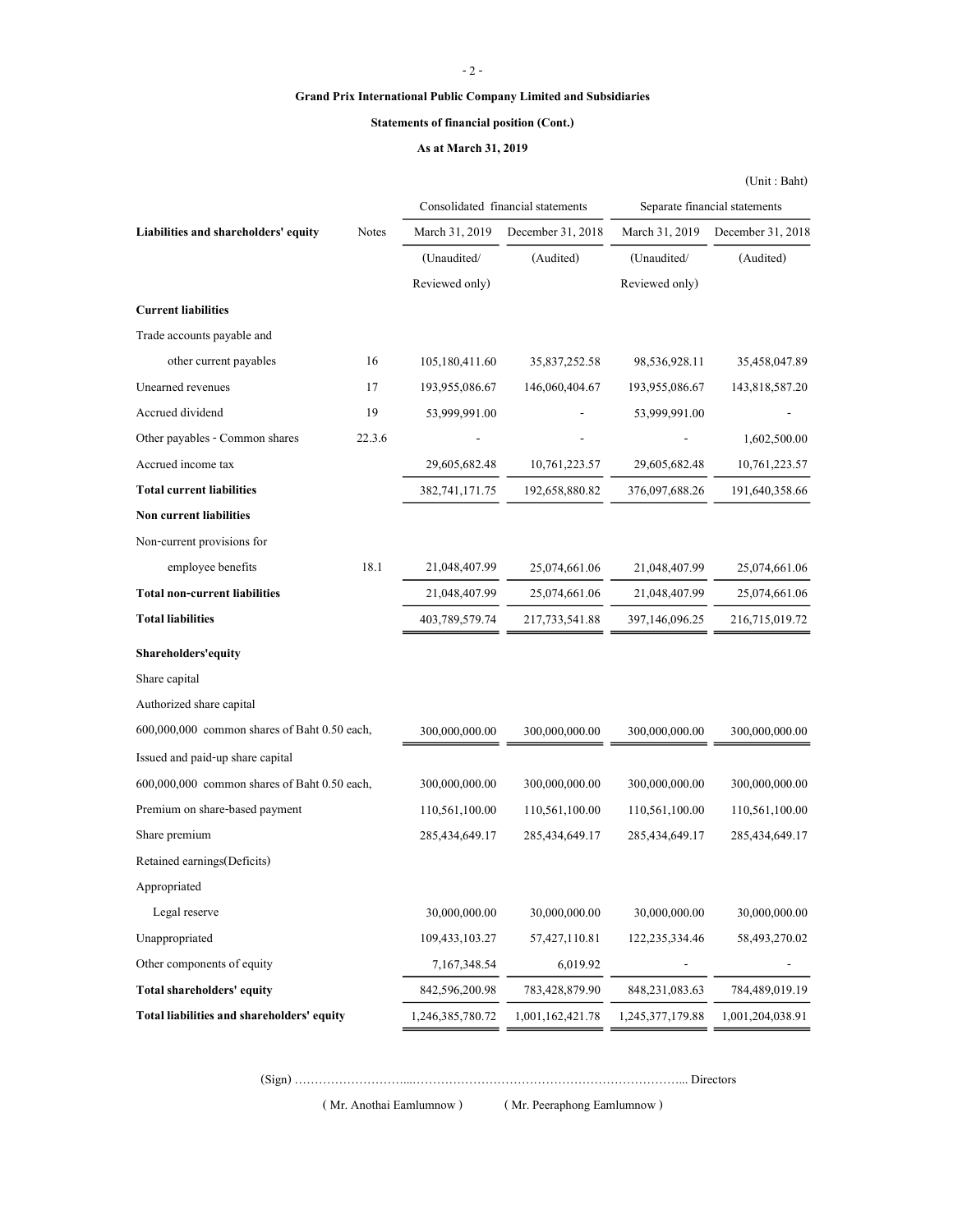### - 3 -

### Grand Prix International Public Company Limited and Subsidiaries

### Statements of comprehensive income

### For the three-month periods ended March 31, 2019

### (Unaudited/Reviewed only)

(Unit : Baht)

|                                                                                              |              | Consolidated       |                    |                               |
|----------------------------------------------------------------------------------------------|--------------|--------------------|--------------------|-------------------------------|
|                                                                                              |              | financial          |                    | Separate financial statements |
|                                                                                              |              | statements         |                    |                               |
|                                                                                              | <b>Notes</b> | March 31, 2019     | March 31, 2019     | March 31, 2018                |
| Revenues from sales and services                                                             |              | 378, 346, 947. 10  | 370, 273, 655.80   | 354,014,117.83                |
| Cost of sales and services                                                                   |              | (192, 972, 160.50) | (181, 729, 126.49) | (159, 458, 632.88)            |
| <b>Gross Profit</b>                                                                          |              | 185, 374, 786.60   | 188,544,529.31     | 194,555,484.95                |
| Other income                                                                                 |              | 2,840,898.04       | 3,210,429.23       | 1,855,542.47                  |
| Distribution cost                                                                            |              | (20,315,569.78)    | (19,375,188.43)    | (16, 558, 830.58)             |
| Administrative expenses                                                                      |              | (32,619,363.23)    | (32, 465, 495, 40) | (30,805,965.59)               |
| Finance costs                                                                                |              |                    |                    | (13,261.23)                   |
| Profit before income tax expense                                                             |              | 135,280,751.63     | 139,914,274.71     | 149,032,970.02                |
| Income tax expense                                                                           | 15.3         | (29, 274, 768.17)  | (29, 274, 768.17)  | (29, 723, 589.15)             |
| Profit for the period                                                                        |              | 106,005,983.46     | 110,639,506.54     | 119,309,380.87                |
| Other comprehensive income                                                                   |              |                    |                    |                               |
|                                                                                              |              |                    |                    |                               |
| Components of other comprehensive income that will be reclassified to profit or loss : -     |              |                    |                    |                               |
| Exchange difference on translation financial statement                                       |              | 58,779.72          |                    |                               |
| Other comprehensive income (loss)-net of income tax                                          |              | 58,779.72          |                    |                               |
| Components of other comprehensive income that will not be reclassified to profit or loss : - |              |                    |                    |                               |
| Gains on remeasurements of defined benefit plans                                             | 18.4         | 8,878,186.12       | 8,878,186.12       |                               |
| Income tax on components of other comprehensive income                                       | 15.4         | (1,775,637.22)     | (1,775,637.22)     |                               |
| Other comprehensive income(loss)-net of income tax                                           |              | 7,102,548.90       | 7,102,548.90       |                               |
| Total comprehensive income(loss) for the period                                              |              | 113, 167, 312.08   | 117,742,055.44     | 119,309,380.87                |
| Profit attributable to:                                                                      |              |                    |                    |                               |
| Owners of the company                                                                        |              | 106,005,983.46     | 110,639,506.54     | 119,309,380.87                |
| Non-controlling interests                                                                    |              |                    |                    |                               |
| Total comprehensive income attributable to:                                                  |              |                    |                    |                               |
| Owners of the company                                                                        |              | 113, 167, 312.08   | 117,742,055.44     | 119,309,380.87                |
| Non-controlling interests                                                                    |              |                    |                    |                               |
| Earnings per share                                                                           |              |                    |                    |                               |
| Basic earnings per share                                                                     |              | 0.18               | 0.18               | 0.20                          |
| Weighted average number of common shares (Unit: Shares)                                      |              | 600,000,000        | 600,000,000        | 600,000,000                   |

The notes to the interim financial statement are an integral part of this interim financial statement.

(Sign) ………………………...…………………………………………………………... Directors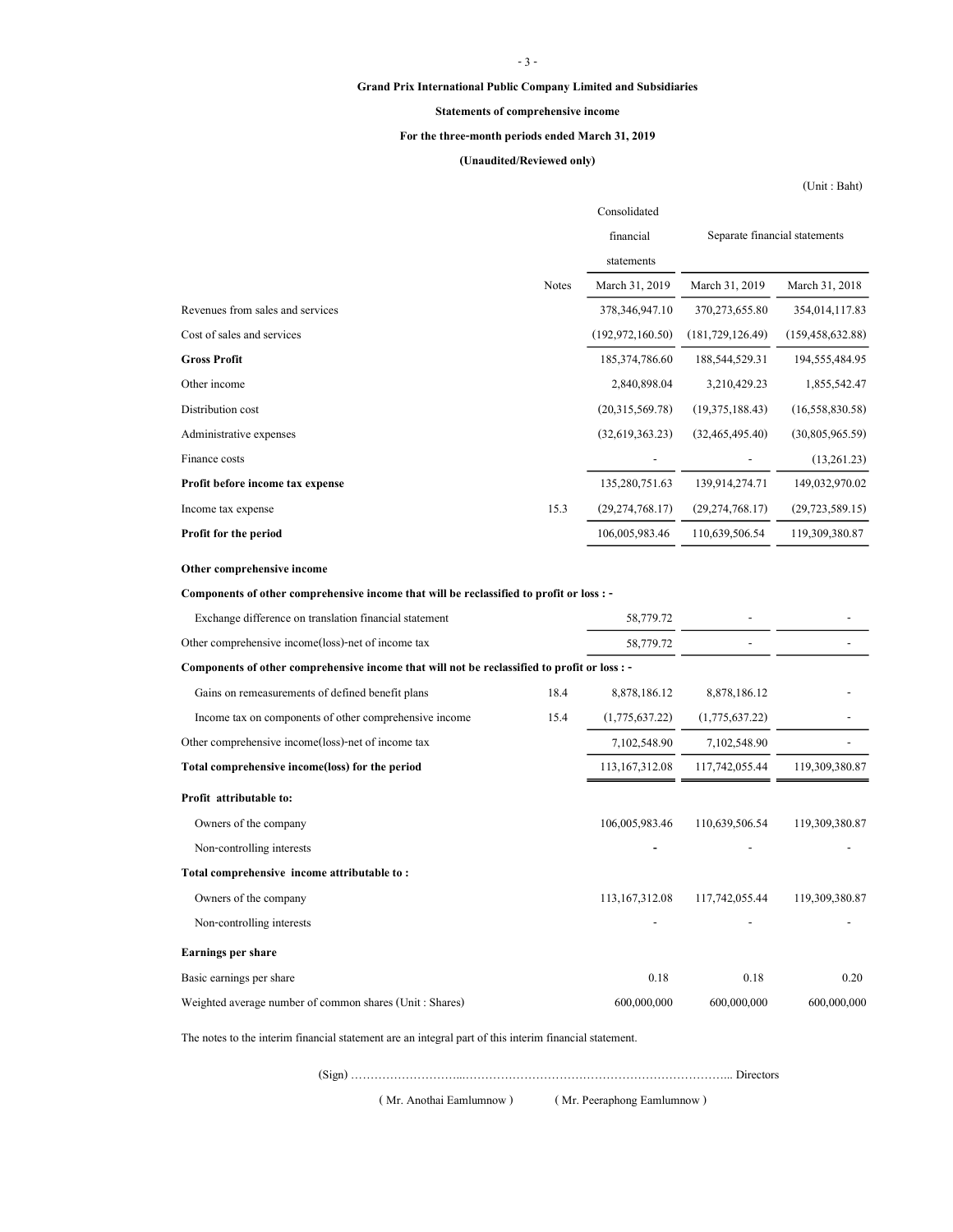#### - 4 -

### Grand Prix International Public Company Limited and Subsidiaries

#### Statements of changes in shareholders' equity

#### For the three-month periods ended March 31, 2019

#### (Unaudited/Reviewed only)

(Unit : Baht)

|                                            |       |                | Consolidated financial statements |                |               |                          |                |                          |              |                 |
|--------------------------------------------|-------|----------------|-----------------------------------|----------------|---------------|--------------------------|----------------|--------------------------|--------------|-----------------|
|                                            |       |                | Share premium                     | Premium on     |               |                          |                |                          |              |                 |
|                                            | Notes | Issued and     |                                   |                |               | <b>Retained Earnings</b> |                | Other components         |              | Total           |
|                                            |       | paid-up        |                                   | share-based    | Appropriated  | Unappropriated           |                | of equity                |              | shareholders    |
|                                            |       | share capital  |                                   | payment        |               |                          | Differences    | Gains on                 | Total        | equity          |
|                                            |       |                |                                   |                |               |                          | on translating | remeasurements           |              |                 |
|                                            |       |                |                                   |                |               |                          | financial      | of defined               |              |                 |
|                                            |       |                |                                   |                |               |                          | statements     | benefit plans            |              |                 |
| Balance as at January 1, 2019              |       | 300,000,000.00 | 285,434,649.17                    | 110,561,100.00 | 30,000,000.00 | 57,427,110.81            | 6,019.92       | $\overline{\phantom{a}}$ | 6,019.92     | 783,428,879.90  |
| Dividend                                   | 19    |                |                                   |                |               | (53,999,991.00)          |                |                          |              | (53,999,991.00) |
| Profit for the period                      |       |                |                                   |                |               | 106,005,983.46           |                |                          |              | 106,005,983.46  |
| Other comprehensive expense for the period |       |                |                                   |                |               |                          | 58,779.72      | 7,102,548.90             | 7,161,328.62 | 7,161,328.62    |
| Balance as at March 31, 2019               |       | 300,000,000.00 | 285,434,649.17                    | 110,561,100.00 | 30,000,000.00 | 109,433,103.27           | 64,799.64      | 7,102,548.90             | 7,167,348.54 | 842,596,200.98  |

The notes to the interim financial statement are an integral part of this interim financial statement.

(Sign) ………………………...…………………………………………………………... Directors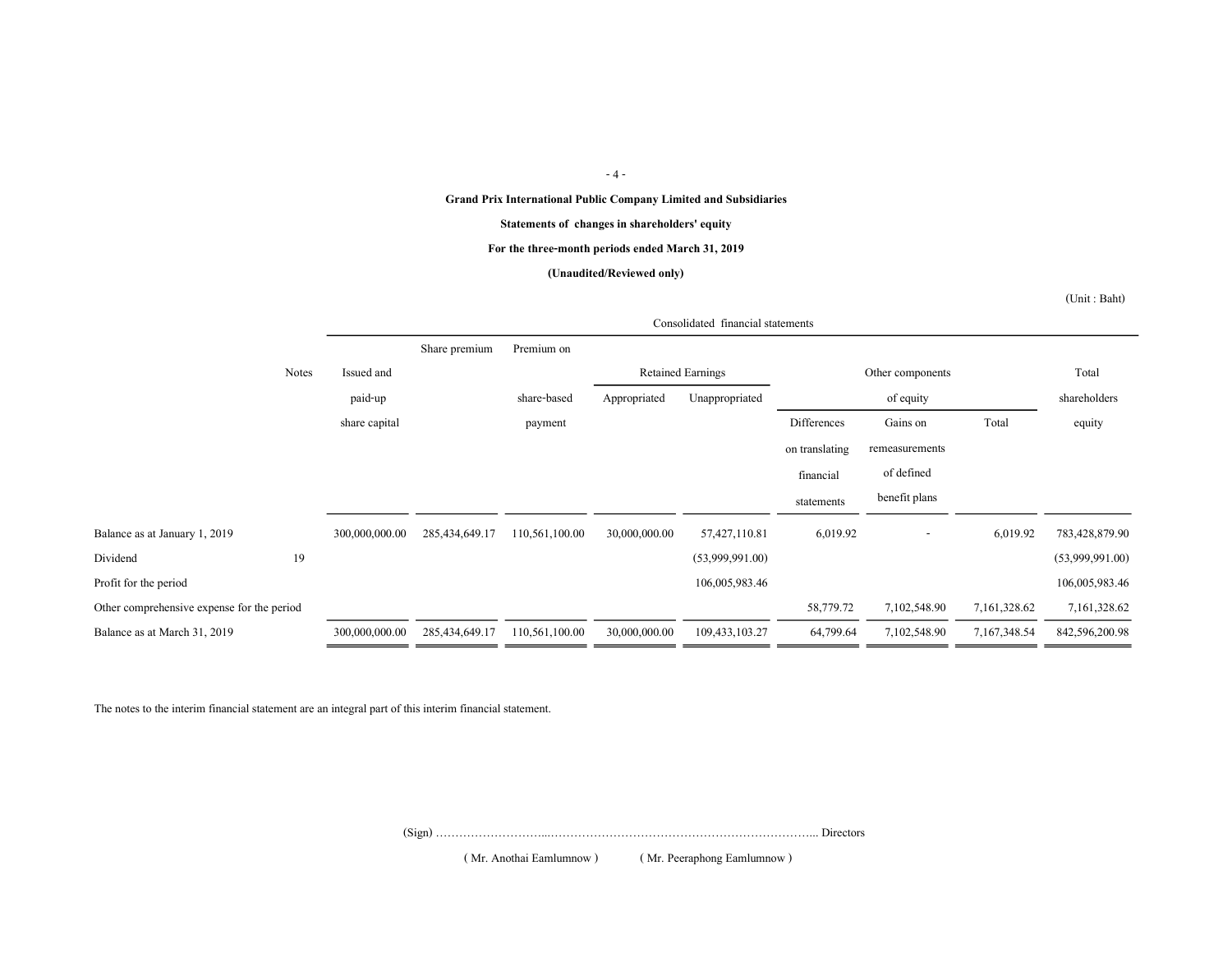- 5 -

Grand Prix International Public Company Limited and Subsidiaries

Statements of changes in shareholders' equity

For the three-month periods ended March 31, 2019

(Unaudited/Reviewed only)

(Unit : Baht)

|                                            |              | Separate financial statements |                   |                |                          |                   |                   |
|--------------------------------------------|--------------|-------------------------------|-------------------|----------------|--------------------------|-------------------|-------------------|
|                                            | <b>Notes</b> | Issued and                    | Share premium     | Premium on     | <b>Retained Earnings</b> |                   | Total             |
|                                            |              | paid-up                       |                   | share-based    | Appropriated             | Unappropriated    |                   |
|                                            |              | share capital                 |                   | payment        |                          |                   |                   |
| Balance as at January 1, 2018              |              | 300,000,000.00                | 285, 434, 649. 17 | 110,561,100.00 | 30,000,000.00            | 15,913,624.45     | 741,909,373.62    |
| Profit for the period                      |              |                               |                   |                |                          | 119,309,380.87    | 119,309,380.87    |
| Balance as at March 31, 2018               |              | 300,000,000.00                | 285, 434, 649. 17 | 110,561,100.00 | 30,000,000.00            | 135,223,005.32    | 861, 218, 754. 49 |
|                                            |              |                               |                   |                |                          |                   |                   |
| Balance as at January 1, 2019              |              | 300,000,000.00                | 285,434,649.17    | 110,561,100.00 | 30,000,000.00            | 58,493,270.02     | 784,489,019.19    |
| Dividend                                   | 19           |                               |                   |                |                          | (53,999,991.00)   | (53,999,991.00)   |
| Profit for the period                      |              |                               |                   |                |                          | 110,639,506.54    | 110,639,506.54    |
| Other comprehensive expense for the period |              |                               |                   |                |                          | 7,102,548.90      | 7,102,548.90      |
| Balance as at March 31, 2019               |              | 300,000,000.00                | 285,434,649.17    | 110,561,100.00 | 30,000,000.00            | 122, 235, 334. 46 | 848, 231, 083. 63 |
|                                            |              |                               |                   |                |                          |                   |                   |

The notes to the interim financial statement are an integral part of this interim financial statement.

(Sign) ………………………...…………………………………………………………... Directors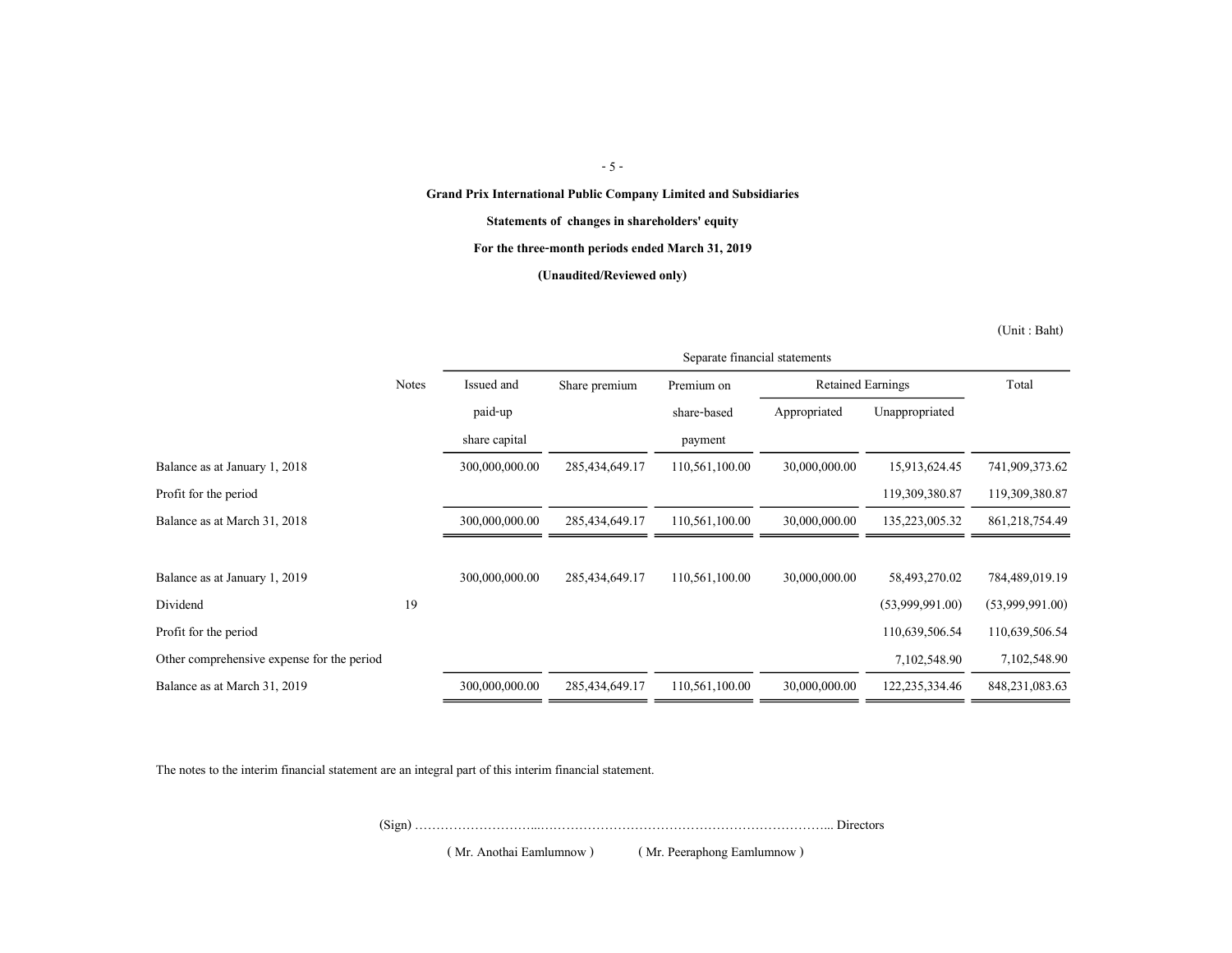### - 6 -

### Grand Prix International Public Company Limited and Subsidiaries

### Statements of cashflows

### For the three-month periods ended March 31, 2019

### (Unaudited/Reviewed only)

(Unit : Baht)

|                                                             | Consolidated      |                               |                 |  |
|-------------------------------------------------------------|-------------------|-------------------------------|-----------------|--|
|                                                             | financial         | Separate financial statements |                 |  |
|                                                             | statements        |                               |                 |  |
|                                                             | March 31, 2019    | March 31, 2019                | March 31, 2018  |  |
| Cash flows from operating activities                        |                   |                               |                 |  |
| Profit for the year                                         | 106,005,983.46    | 110,639,506.54                | 119,309,380.87  |  |
| <b>Adjustment for:</b>                                      |                   |                               |                 |  |
| Loss from changing in value of cash and cash equivalents    | 162, 101.87       | 162, 101.87                   |                 |  |
| Unrealized (gain) loss from charging in value of            |                   |                               |                 |  |
| current investments                                         | 97,549.63         | 97,549.63                     | (833, 831.49)   |  |
| Bad debt                                                    | 845,015.41        | 845,015.41                    |                 |  |
| Doubtful accounts                                           |                   |                               | 332,738.62      |  |
| Reversal of allowance for doubtful accounts                 | (1,070,933.05)    | (1,070,933.05)                | (634, 618.00)   |  |
| Revesal of provisions for goods returned                    | (152, 971.36)     | (152, 971.36)                 | (293, 034.97)   |  |
| Loss from devaluation of inventories                        | 181,222.76        | 181,222.76                    | 12,857.24       |  |
| Depreciation / Amortization                                 | 4,186,258.62      | 4,186,064.00                  | 3,213,793.61    |  |
| Loss from sales of property, plant and equipment            | 1.00              | 1.00                          | 66,293.27       |  |
| Amortization of prepaid rental                              | 246,550.68        | 246,550.68                    |                 |  |
| (Gain) loss from sales of other non-current assets          | (190.27)          | (190.27)                      |                 |  |
| Reversal of impairment of other non-current assets          | (51,717.42)       | (51,717.42)                   | (87,694.38)     |  |
| Estimation of employee benefits expenses                    | 5,154,614.05      | 5,154,614.05                  | 716,541.00      |  |
| Interest expenses                                           |                   |                               | 13,261.23       |  |
| Income tax expense                                          | 29,963,196.78     | 29,963,196.78                 | 29,723,589.15   |  |
|                                                             | 145,566,682.16    | 150,200,010.62                | 151,539,276.15  |  |
| Changes in operating assets and liabilities                 |                   |                               |                 |  |
| Trade accounts receivable and other current                 |                   |                               |                 |  |
| receivables(Increase) Decrease                              | (71,688,964.95)   | (71,822,359.95)               | (2,400,455.56)  |  |
| Inventory(Increase) Decrease                                | (5,755,322.93)    | (5,755,322.93)                | (6,126,074.48)  |  |
| Restricted bank deposit (Increase) Decrease                 |                   |                               | 5,000,000.00    |  |
| Other non-current assets (Increase) Decrease                | (350, 922.53)     | (350, 922.53)                 | (274, 551.78)   |  |
| Trade accounts payable and other current                    |                   |                               |                 |  |
| payables Increase (Decrease)                                | 66,170,269.97     | 59,905,991.17                 | 32, 281, 471.87 |  |
| Unearned revenues Increase(Decrease)                        | 47,894,682.00     | 50,136,499.47                 | (38,651,766.23) |  |
| Estimation of employee benefits expenses Increase(Decrease) | (302, 681.00)     | (302, 681.00)                 |                 |  |
| Cash generated from operating activities                    | 181, 533, 742. 72 | 182,011,214.85                | 141,367,899.97  |  |

( Mr. Anothai Eamlumnow ) ( Mr. Peeraphong Eamlumnow )

(Sign) ………………………...…………………………………………………………... Directors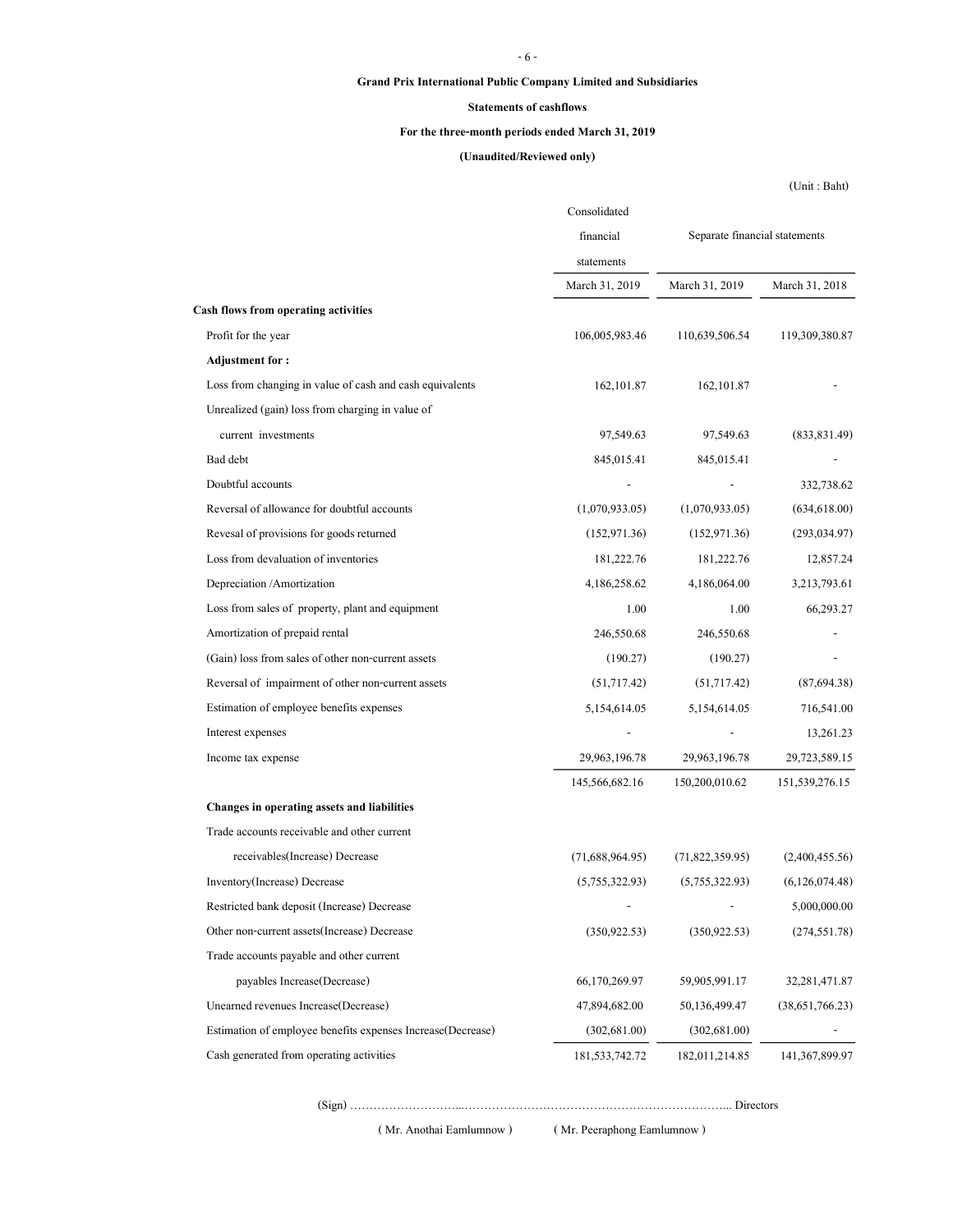### - 7 -

### Grand Prix International Public Company Limited and Subsidiaries

### Statements of cashflows (Cont.)

### For the three-month periods ended March 31, 2019

(Unit : Baht)

|                                                             |              | Consolidated    |                               |                    |
|-------------------------------------------------------------|--------------|-----------------|-------------------------------|--------------------|
|                                                             |              | financial       | Separate financial statements |                    |
|                                                             |              | statements      |                               |                    |
|                                                             | <b>Notes</b> | March 31, 2019  | March 31, 2019                | March 31, 2018     |
| Interest paid                                               |              |                 |                               | (13,261.23)        |
| Income tax paid                                             |              | (10,969,583.29) | (10,969,583.29)               | (8,574,249.39)     |
| Net cash from operating activities                          |              | 170,564,159.43  | 171,041,631.56                | 132,780,389.35     |
| <b>Cash Flows from investing activities:</b>                |              |                 |                               |                    |
| Cash repayment for current investments                      |              | (16,251,815.55) | (16,251,815.55)               | (173, 430, 923.72) |
| Cash repayment from long-term loans related person          |              | 98,551.00       | 98,551.00                     | 77,351.00          |
| Cash paid for long-term loans to related person             |              |                 |                               | (355,000.00)       |
| Cash paid for sale of property, plant and equipment         |              | (45,083,205.40) | (45,078,237.16)               | (1,345,417.78)     |
| Cash paid for purchase of intangible assets                 |              | (1,677,000.00)  | (1,677,000.00)                | (26,400.00)        |
| Net cash provided by (used in) investing activities         |              | (62,913,469.95) | (62,908,501.71)               | (175,080,390.50)   |
| Cash flows from financing activities :                      |              |                 |                               |                    |
| Cash repayment for liabilites under finance lease contract  |              |                 |                               | (184, 645.68)      |
| Cash paid for purchase of investment in a subsidiary        |              |                 | (1,602,500.00)                |                    |
| Net cash used in financing activities                       |              |                 | (1,602,500.00)                | (184, 645.68)      |
| Differences on translating financial statements Increase    |              | 58,779.72       |                               |                    |
| Net increase (decrease) in cash and cash equivalents        |              | 107,709,469.20  | 106,530,629.85                | (42, 484, 646.83)  |
| Cash and cash equivalents as at the beginning of the period | 23.1         | 271,015,222.40  | 267,394,004.38                | 413,988,568.84     |
| Adjustment effect of exchange rate                          |              | (162, 101.87)   | (162, 101.87)                 |                    |
| Cash and cash equivalents as at the end of the period       | 23.2         | 378,562,589.73  | 373,762,532.36                | 371,503,922.01     |
|                                                             |              |                 |                               |                    |

Additional information disclosure relating to cash flows stated in note 23.3 and 23.4.

The notes to the interim financial statement are an integral part of this interim financial statement.

(Sign) ………………………...…………………………………………………………... Directors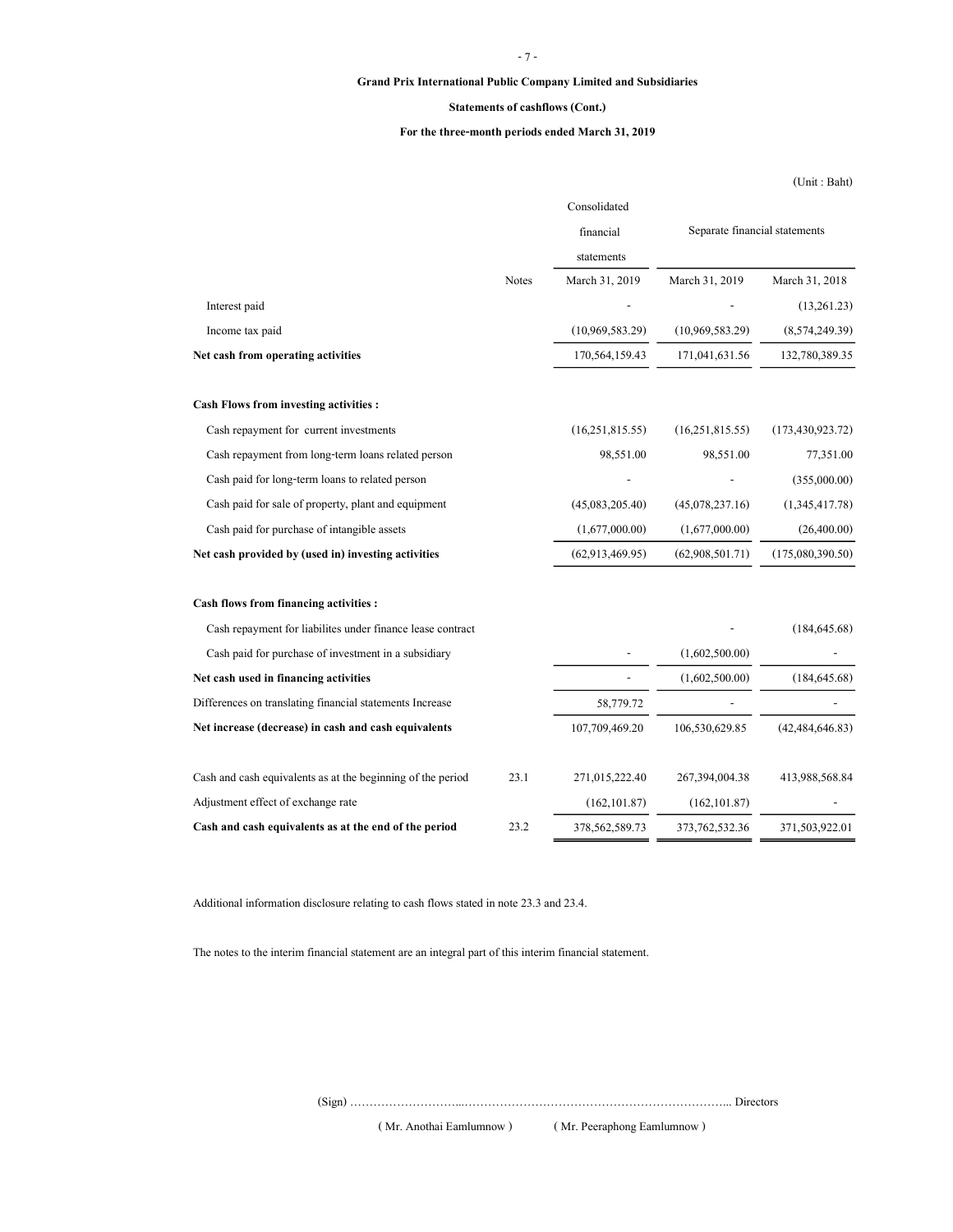#### - 8 -

#### Grand Prix International Public Company Limited and Subsidiaries

### Notes to the interim financial statements

#### For the three-month period ended March 31, 2019

#### (Unaudited/Reviewed only)

1. General information

- Registration : Grand Prix International Public Company Limited ("the Company") is a juristic person which incorporated in Thailand on April 30, 1982. The Company was listed in the Stock of Exchange of Thailand on December 1, 2017.
- Place of business : Head office is located at No. 4/299, Moo 5, Soi Ladplaklao 66, Ladplaklao Road, Kwang Anusaovaree, Khet Bangkhen, Bangkok.

Branch office 1 is located at No. 4/137, Moo5, Soi Ladplaklao 66, Ladplaklao Road, Kwang Anusaovaree, Khet Bangkhen, Bangkok.

Branch office 2 is located at No. 4/309, Moo5, Soi Ladplaklao 66, Ladplaklao Road, Kwang Anusaovaree, Khet Bangkhen, Bangkok.

- Branch office 3 is located at No. 4/133, Moo 5, Soi Ladplaklao 66, Ladplaklao Road Kwang Anusaovaree, Khet Bangkhen, Bangkok.
- Branch office 4 is located at No. 69, Moo 2, Tambon Bueng Sal, Amphur Ongkharak, Nakhon Nayok Province.

Major Business : 1. Providing space for car motor show exhibition and automotive related products and amarketing promotion services (Events)

- 2. Advertising media in printing , television and website.
- 3. Production and distribution of books.
- 4. Printing services

The major shareholders : Eamlumnow group by shareholding 60.69% (As at December 31, 2018 : 60.85%)

#### 2. Basis of preparation of interim financial statements

2.1 Basis financial statements presentation

The condensed interim financial statements, are prepared in accordance with TAS 34 "Interim Financial Reporting" und the Accounting Professions Act B.E. 2547.and the regulations the Securities and Exchange Commission regarding the preparation and of the financial reporting under there Securities and Exchange Act B.E.2535

The interim financial statements have been prepared under the historical cost convention, except as transaction disclosed in related accounting policy.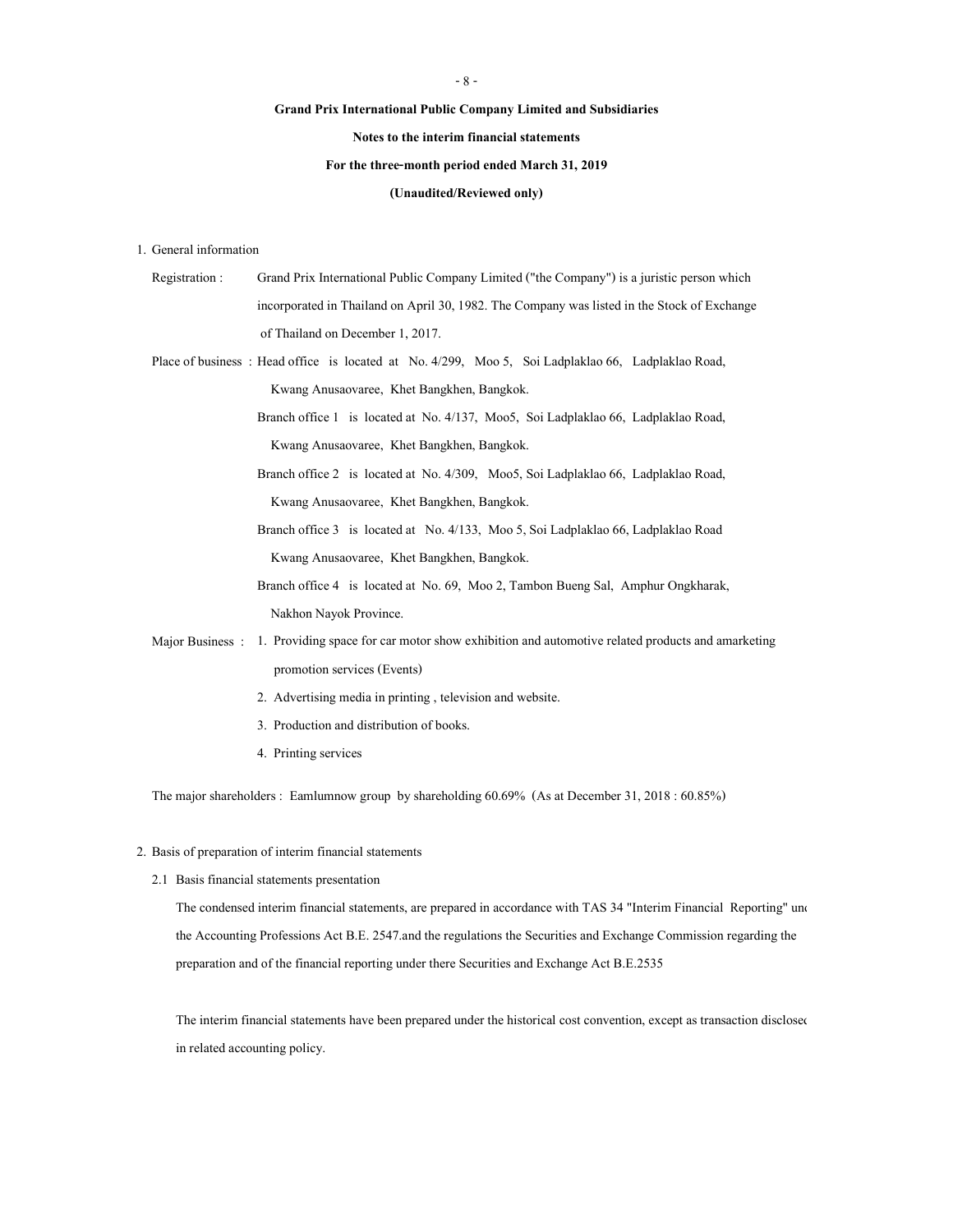- 9 -

These interim financial statements are prepared to provide an additional information on the recent financial statements to ensure that data is current. Accordingly, they focus on new activities, events and circumstances so as not to duplic information previously reported. However, the Company has presented the statements of financial position, comprehens income, changes in shareholders' equity, and cash flows in the same format as that used for the annual financial stateme Therefore, these interim financial statements should be read in conjunction with the financial statements of the Company the latest year.

#### 2.2. New financial reporting standards

A. Financial reporting standards that become effective in the current period

During the period, the Company have adopted a number of revised financial reporting standards and interpretations (revised 2018) which are effective for the financial statements for the period beginning on or after January 1, 2019. These financial reporting standards were aimed at alignment with the corresponding International Financial Reporting Standards with most of the changes and clarifications directed towards disclosures in the notes to financial statements. The adoption of those financial reporting standards does not have any significant impacts on the Company finan statements. However, new financial reporting standard has changed key principle as follows. TFRS 15 Revenue from Contracts with Customers establishes for the entity to use in accounting for revenue arising from contracts with custome the core principle is that the entity should recognize revenue to depict the transfer of promised goods or services to the customers in an amount that reflects the consideration to which the entity expects to be entitled. This standard introduces a five-step model to revenue recognition and requires the exercise of judgment for taking into consideration of the princi in each step of model applying. TFRS 15 supersedes TAS 11 Construction Contracts (Revised 2017) and TAS 18 Reven (Revised 2017), and the related Interpretations. There is no retrospective impact to financial statements when such financial reporting standard is adopted

B. Revised Financial reporting standards that will become effective in the future

During the period, the Federation of Accounting Professions has announced financial reporting standards financial instruments and TFRS 16 Leases which are effective for fiscal years beginning on or after 1 January 2020. The Company does not adopt such financial reporting standards before effective date in preparation interim financial statements.

A set of TFRSs related to financial instruments consists of five accounting standards and interpretations, as follows:

Financial reporting standards:

TFRS 7 Financial Instruments: Disclosures

TFRS 9 Financial Instruments

Accounting standard:

TAS 32 Financial Instruments: Presentation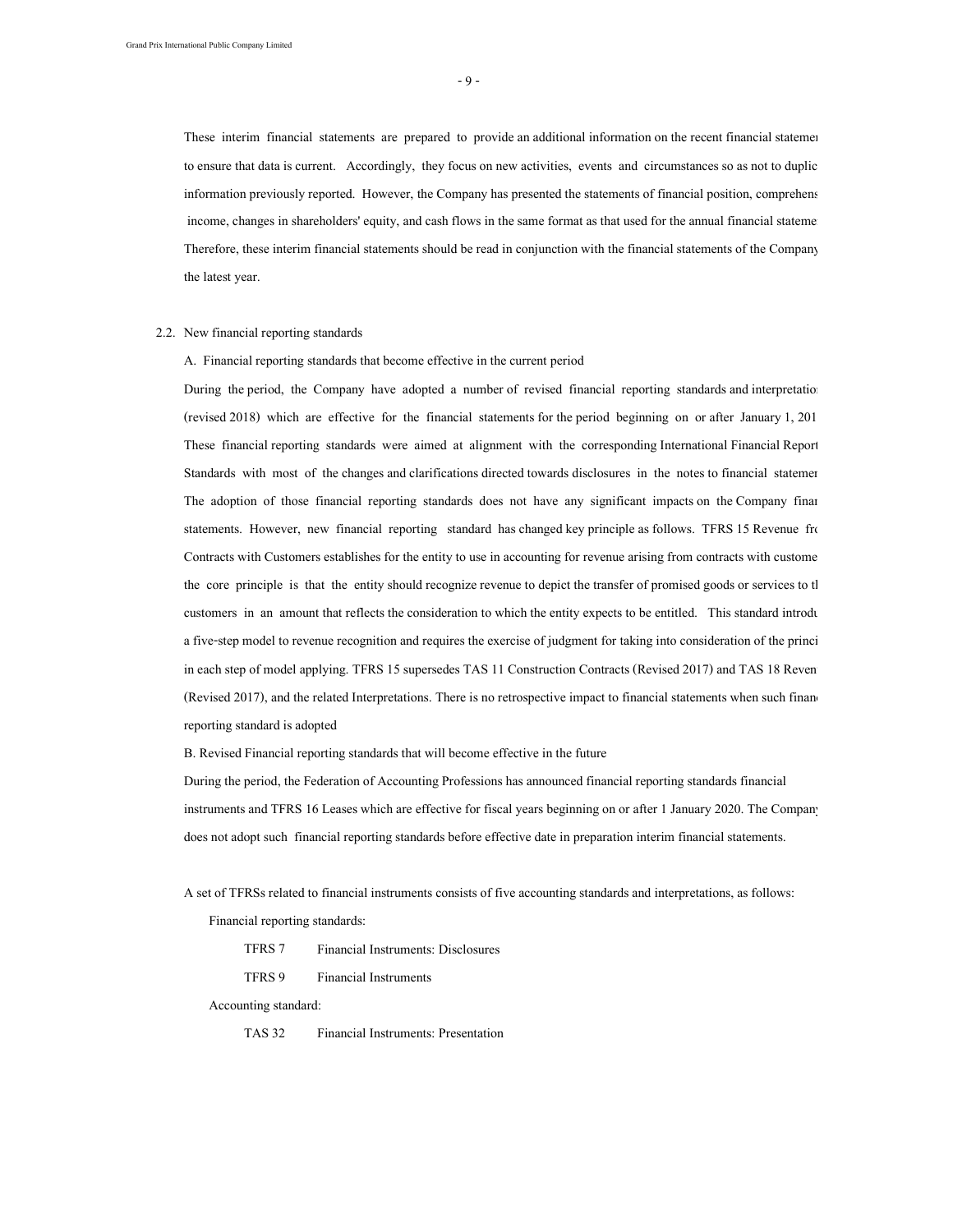$-10-$ 

Financial Reporting Standard Interpretations:

TFRIC 16 Investment in a Foreign Operation

TFRIC 19 ial Liabilities with Equity Instruments

These TFRSs related to financial instruments make stipulations relating to the classification of financial instruments their measurement at fair value or amortised cost (taking into account the type of instrument, the characteristics of the contractual cash flows and the Company's business model), calculation of impairment using the expected credit lo method, and hedge accounting. These include stipulations regarding the presentation and disclosure of financial instrume When the TFRSs related to financial instruments are effective, some accounting standards, interpretations and guidan which are currently effective will be cancelled.

### TFRS 16 Leases

TFRS 16 supersedes TAS 17 Leases together with related Interpretations. The standard sets out the principles for the recognition, measurement, presentation and disclosure of leases, and requires a lessee to recognise assets and liabilities for all leases with a term of more than 12 months, unless the underlying asset is low value.

Accounting by lessors under TFRS 16 is substantially unchanged from TAS 17. Lessors will continue to classify leases as either operating or finance leases using similar principles to those used under TAS 17.

The management of the Company is currently evaluating the impact on the financial statements from these financial reporting standards which will become effective in the future

#### 3. Significant accounting policies

These interim financial statements have been prepared by using the accounting policy and estimate as same as the finan statements for the year ended December 31, 2018. And on April 5, 2019, new Labour Protection Act was published in Royal Gazette which will become effective after 30 days from the date of its publication in the Royal Gazette onwards when determined the additional rate of severance pay in the case of termination of employment for a terminated employee who worked for 20 consecutive years or more and shall be entitled to receive payment not less than the last rate of wages for 400 d Which the Company has recorded the effects of the aforementioned Labour Protection Act as mentioned in the finan statements as state in Note 18.3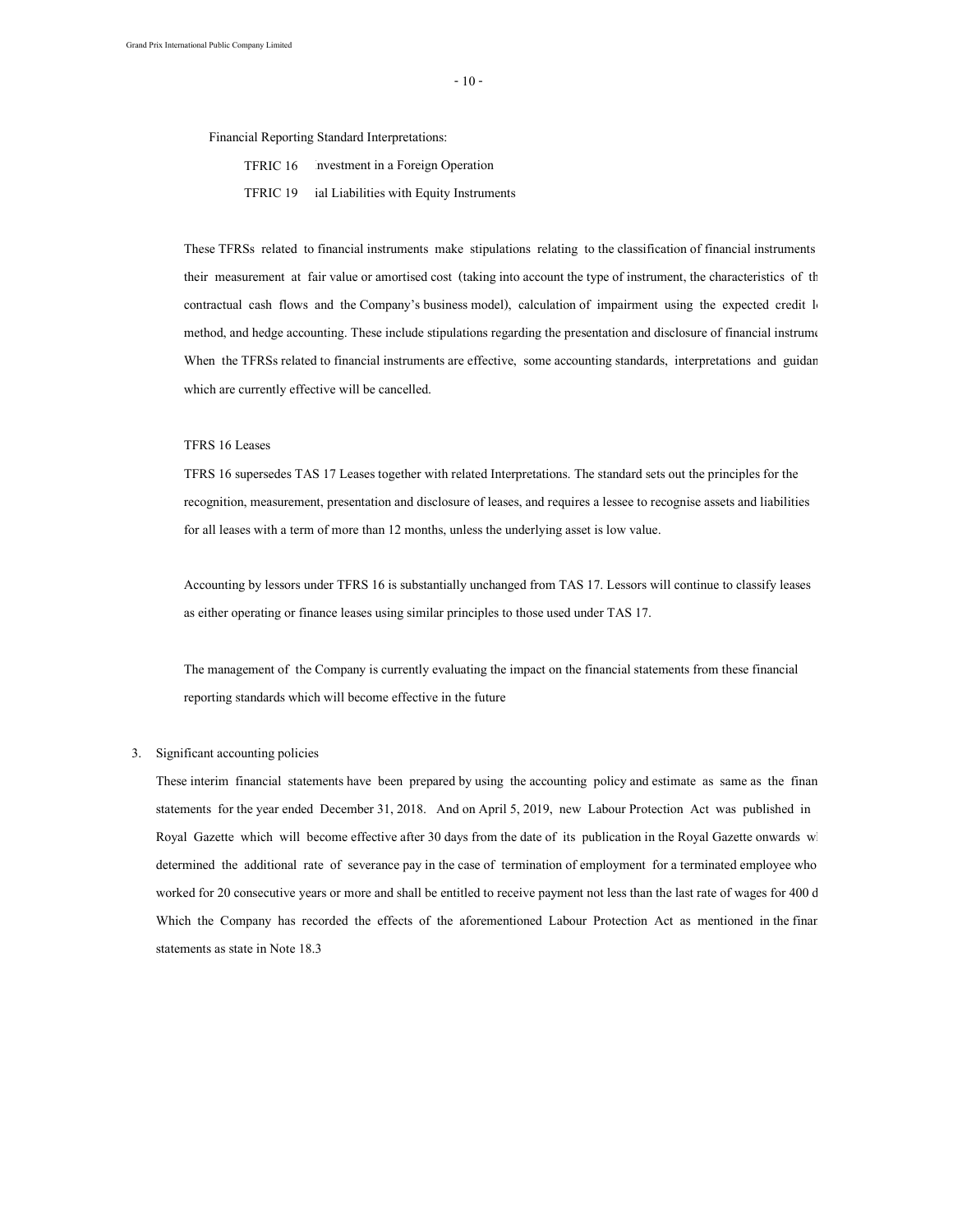### 4. Cash and cash equivalents

# March 31, 2019 December 31, 2018 March 31, 2019 December 31, 2018 Cash 826,598.60 3,677,936.00 183,409.60 109,889.25 Current accounts 3,150,160.89 381,132.47 3,150,160.89 381,132.47 Savings deposit 374,555,718.00 266,804,352.52 370,398,849.63 266,751,181.25 Fixed deposit 151,801.41 30,112.24 151,801.41 30,112.24 151,801.41 Total 378,562,589.73 271,015,222.40 373,762,532.36 267,394,004.38 Consolidated financial statements Separate financial statements

The Company has bank overdrafts total amount of Baht 23. million at interest rate MOR per annum. and short-term loan amounting of Baht 25 million at interest rate MLR per annum. Such credit line have been secured by mortgaging certain land with its construction of the Company as stated in note 13.2. At the end of the period, the Company did not use such credit line.

### 5. Current investments

|                                     |                |                                                                   |                | (Unit:Baht)                   |  |
|-------------------------------------|----------------|-------------------------------------------------------------------|----------------|-------------------------------|--|
|                                     |                | Consolidated financial statements                                 |                | Separate financial statements |  |
|                                     |                | March 31, 2019 December 31, 2018 March 31, 2019 December 31, 2018 |                |                               |  |
| Fixed deposits due on maturity date | 383,048,026.27 | 366,893,760.35                                                    | 383,048,026.27 | 366,893,760.35                |  |
| Total                               | 383,048,026.27 | 366,893,760.35                                                    | 383,048,026.27 | 366,893,760.35                |  |

As at March 31, 2019, the Company had investments in fixed deposit due payment ten-month with a financial institution at interest rate 0.90 - 1.95 % per annum.

As at December 31, 2018, the Company had investments in fixed deposit due payment ten-month and twelve-month with a financial institution at interest rate 0.90 - 1.50 % per annum.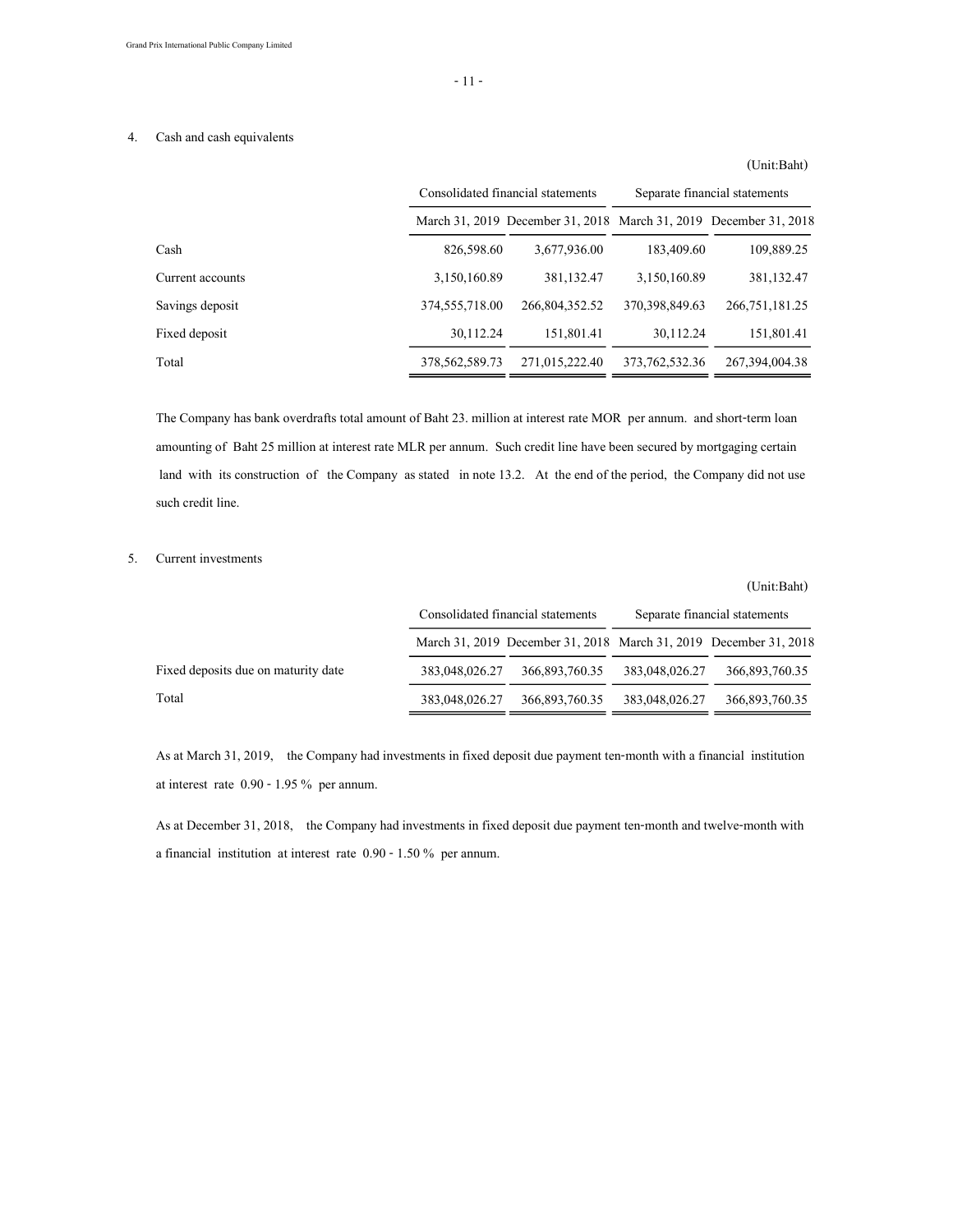### 6. Trade and other current receivables

|                                                |                   | Consolidated financial statements                                 | Separate financial statements |                   |  |
|------------------------------------------------|-------------------|-------------------------------------------------------------------|-------------------------------|-------------------|--|
|                                                |                   | March 31, 2019 December 31, 2018 March 31, 2019 December 31, 2018 |                               |                   |  |
| Trade accounts receivable :                    |                   |                                                                   |                               |                   |  |
| Related companies (Note 22.3.1)                | 775,055.57        | 705,712.62                                                        | 775,055.57                    | 705,712.62        |  |
| Other parties                                  | 53,989,054.94     | 35,455,682.25                                                     | 53,579,952.52                 | 35,455,682.25     |  |
| Post date cheque                               | 1,751,546.64      | 2,475,106.76                                                      | 1,751,546.64                  | 2,475,106.76      |  |
|                                                | 56, 515, 657. 15  | 38,636,501.63                                                     | 56,106,554.73                 | 38,636,501.63     |  |
| Allowance for doubtful accounts<br>Less        | (4,380,199.74)    | (5,451,132.79)                                                    | (4,380,199.74)                | (5,451,132.79)    |  |
| Provisions for goods returned                  | (1,676,176.87)    | (1,829,148.23)                                                    | (1,676,176.87)                | (1,829,148.23)    |  |
| Net                                            | 50,459,280.54     | 31,356,220.61                                                     | 50,050,178.12                 | 31,356,220.61     |  |
| Other current receivables :                    |                   |                                                                   |                               |                   |  |
| Other receivable related parties (Note 22.3.1) | 602,393.83        | 1,221,744.86                                                      | 978,160.41                    | 1,301,223.61      |  |
| Accrued income                                 | 34,280,715.00     | 14,204,046.11                                                     | 34,280,715.00                 | 14,204,046.11     |  |
| Prepaid expenses                               | 65,627,190.49     | 44, 183, 819. 76                                                  | 65,627,190.49                 | 43,533,905.11     |  |
| Deposit                                        | 5,654,205.60      | 5,073,830.00                                                      | 5,654,205.60                  | 5,073,830.00      |  |
| Prepaid expenses                               | 7,402,822.57      |                                                                   | 7,402,822.57                  |                   |  |
| Suspense purechase vat                         | 3,078,215.47      |                                                                   | 2,674,510.41                  |                   |  |
| Other                                          | 2,526,205.20      | 1,523,513.41                                                      | 2,526,205.20                  | 1,523,513.41      |  |
|                                                | 119, 171, 748. 16 | 66,206,954.14                                                     | 119,143,809.68                | 65, 636, 518.24   |  |
| Allowance for doubtful accounts:<br>Less       |                   |                                                                   |                               |                   |  |
| Accrued income                                 | (9,532,710.28)    | (9,532,710.28)                                                    | (9,532,710.28)                | (9,532,710.28)    |  |
| Deposit                                        | (5,000,000.00)    | (5,000,000.00)                                                    | (5,000,000.00)                | (5,000,000.00)    |  |
|                                                | (14, 532, 710.28) | (14, 532, 710.28)                                                 | (14, 532, 710.28)             | (14, 532, 710.28) |  |
| Net                                            | 104,639,037.88    | 51,674,243.86                                                     | 104,611,099.40                | 51,103,807.96     |  |
| Total                                          | 155,098,318.42    | 83,030,464.47                                                     | 154,661,277.52                | 82,460,028.57     |  |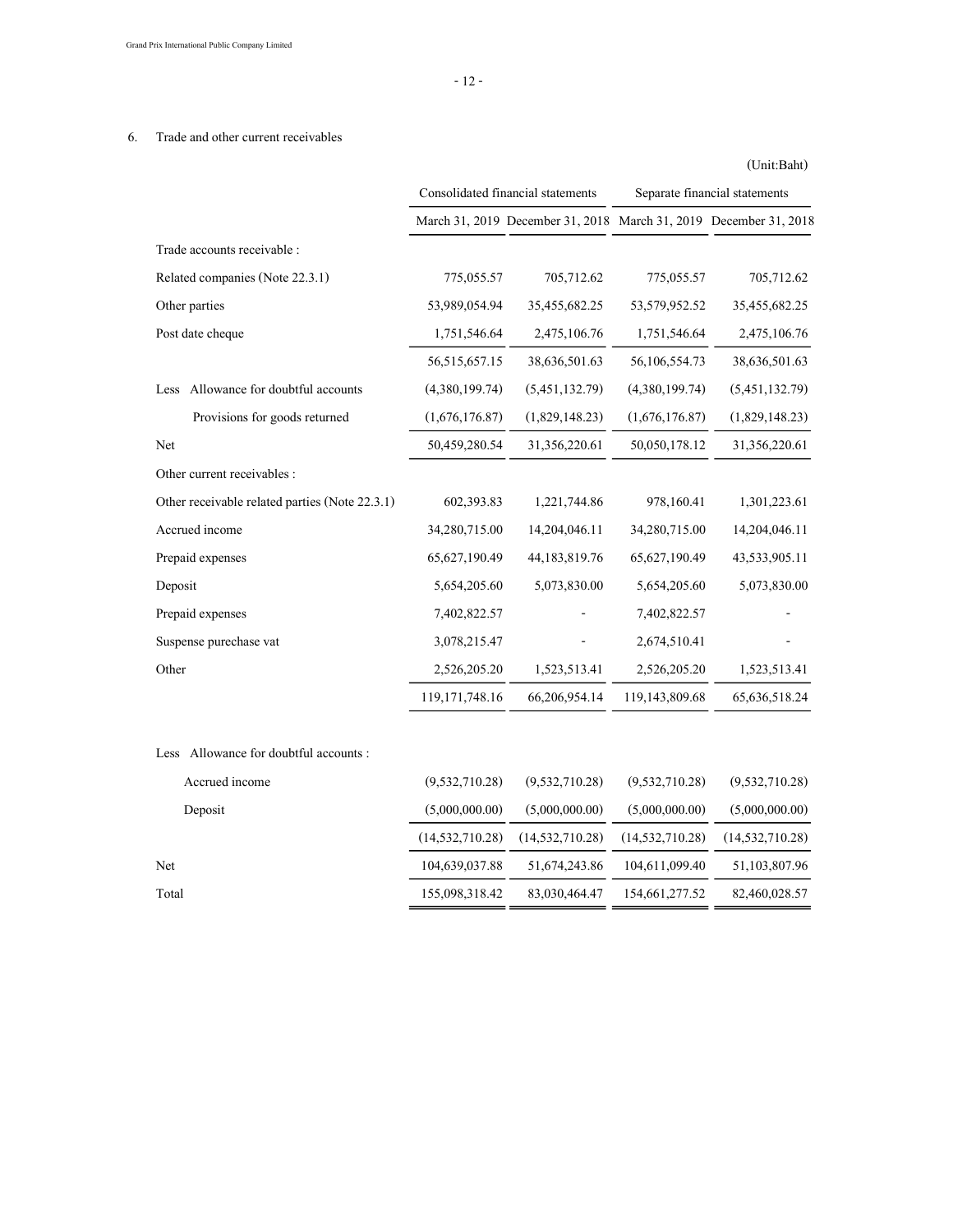- 13 -

Aging of trade accounts receivable are as follows.

(Unit:Baht)

|                       |                  | Consolidated financial statements                                 | Separate financial statements |               |  |
|-----------------------|------------------|-------------------------------------------------------------------|-------------------------------|---------------|--|
|                       |                  | March 31, 2019 December 31, 2018 March 31, 2019 December 31, 2018 |                               |               |  |
| Undue                 | 17,042,722.32    | 26,719,486.04                                                     | 16,633,619.90                 | 26,719,486.04 |  |
| Over due :            |                  |                                                                   |                               |               |  |
| $1 - 90$ days         | 34, 287, 826, 52 | 6,465,882.80                                                      | 34, 287, 826, 52              | 6,465,882.80  |  |
| 91 - 180 days         | 804,968.57       |                                                                   | 804,968.57                    |               |  |
| 181-365 days          | 30,602.00        | 803,690.95                                                        | 30,602.00                     | 803,690.95    |  |
| More than 365 days up | 4,349,537.74     | 4,647,441.84                                                      | 4,349,537.74                  | 4,647,441.84  |  |
| Total                 | 56, 515, 657. 15 | 38,636,501.63                                                     | 56, 106, 554, 73              | 38,636,501.63 |  |

Movement of the allowance for doubtful accounts for the three-month periods ended March 31, 2019 and 2018 are as follows:

|                                                                   | Consolidated   | Separate financial statements |                |
|-------------------------------------------------------------------|----------------|-------------------------------|----------------|
|                                                                   | financial      |                               |                |
|                                                                   | statements     |                               |                |
|                                                                   | March 31, 2019 | March 31, 2019                | March 31, 2018 |
| Allowance for doubtful accounts as at the beginning of the period | 19,983,843.07  | 19,983,843.07                 | 5,482,080.88   |
| Increase                                                          |                |                               | 332,738.62     |
| Write off                                                         | (866, 763, 32) | (866, 763, 32)                |                |
| Received                                                          | (204, 169, 73) | (204, 169, 73)                | (634, 618, 00) |
| Allowance for doubtful accounts as at the end of the period       | 18,912,910.02  | 18,912,910.02                 | 5,180,201.50   |

### 7. Short-term loan to a subsidiary

As at March 31, 2019 and December 31, 2018, the Company had loan to a subsidiary amount of Baht 2.63 million, evidence promissory notes with interest rate at 1.65% - 1.95% per annum, due at call, without collateral as stated in note 22.3.2. (As at December 31, 2018 : interest rate at 1.65% per annum)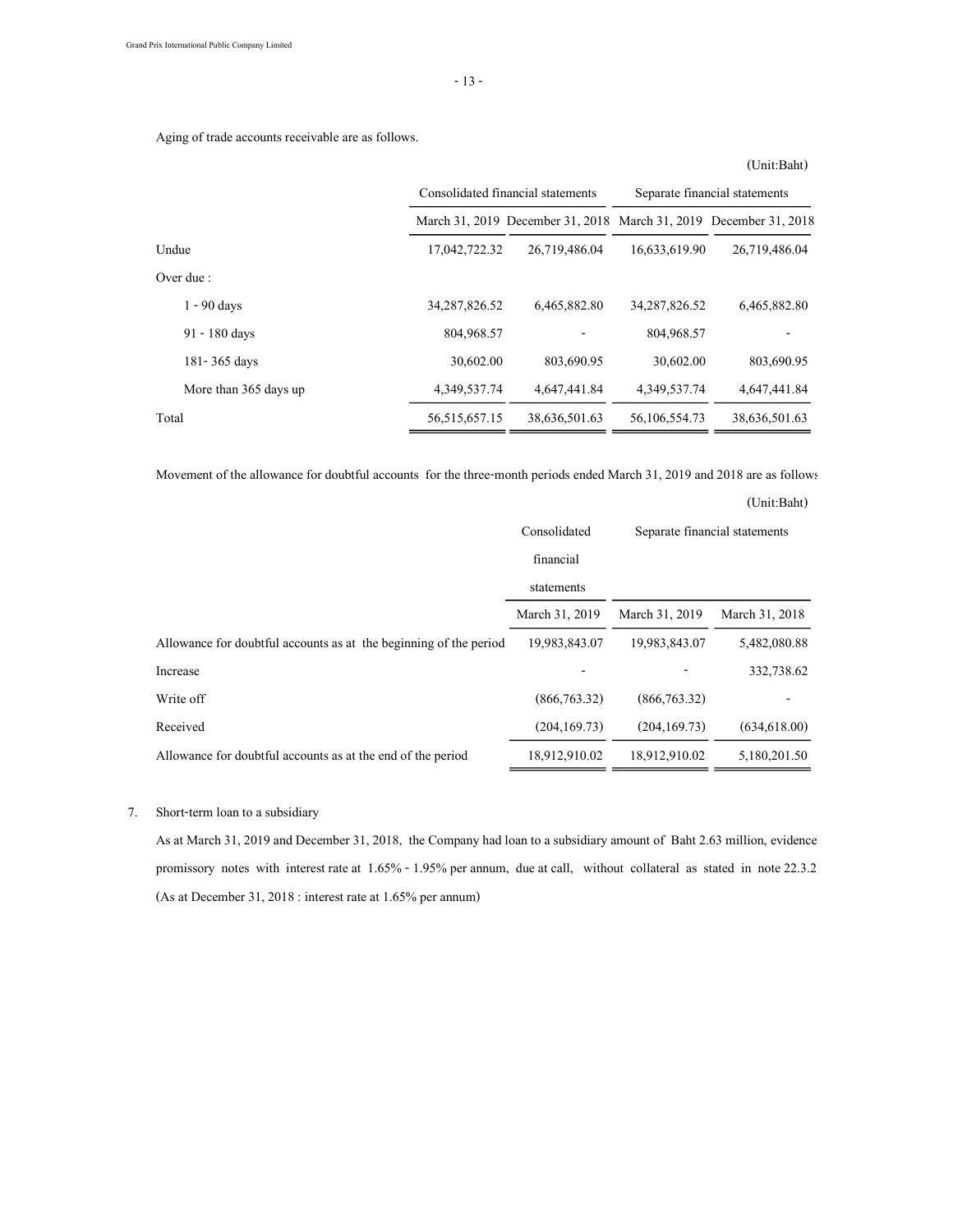#### 8. Inventories

# March 31, 2019 December 31, 2018 March 31, 2019 December 31, 2018 Finished goods 6,618,838.69 4,115,122.77 6,618,838.69 4,115,122.77 Work in process 5,348,462.82 2,535,321.41 5,348,462.82 2,535,321.41 Raw materials **7,085,327.83** 6,646,862.23 7,085,327.83 6,646,862.23 19,052,629.34 13,297,306.41 19,052,629.34 13,297,306.41 Less Allowance for inventories devaluation (3,222,841.97) (3,041,619.21) (3,222,841.97) (3,041,619.21) Net 15,829,787.37 10,255,687.20 15,829,787.37 10,255,687.20 Consolidated financial statements Separate financial statements

Movement of the allowance for inventories devaluation for the three-month periods ended March 31, 2019 and 2018 are as follows: (Unit:Baht)

|                         | Consolidated   | Separate financial statements |                |  |
|-------------------------|----------------|-------------------------------|----------------|--|
|                         | financial      |                               |                |  |
|                         | statements     |                               |                |  |
|                         | March 31, 2019 | March 31, 2019                | March 31, 2018 |  |
| Beginning of the period | 3,041,619.21   | 3,041,619.21                  | 2,095,507.73   |  |
| Increase (decrease)     | 181,222.76     | 181,222.76                    | 12,857.24      |  |
| End of the period       | 3,222,841.97   | 3,222,841.97                  | 2,108,364.97   |  |

#### 9. Restricted bank deposit

As at March 31, 2019 and December 31, 2018, the Company had fixed deposit at 2 banks amount of Baht 0.32 million by us fixed deposit as collateral for letter guarantee for electricity usage to Metropolitan Electricity Authority, purchasing agreem oil product to a private company and monthly postage service to Thai Post Co., Ltd. as stated in note 24.2

#### 10. Investments in subsidiary

Investments in subsidiary as presented in the separate financial statements as at March 31, 2019 and December31, 2018 are as follows:

| Company's name        |            | Paid up capital | Holdings |        | Cost         |
|-----------------------|------------|-----------------|----------|--------|--------------|
|                       | <b>USD</b> | BAHT            | $\%$     | USD    | BAHT         |
| GPI Myanmar Co., Ltd. | 50,000     | 1,602,500.00    | 100      | 50,000 | 1,602,500.00 |
| Total                 |            | 1,602,500.00    |          |        | 1,602,500.00 |

According to Board of Director meeting No.6/2018 held on November 12, 2018, resolved the company to invest in GPI Myanmar Co.,Ltd., which the company registered on November 28, 2018, the said investment in GPI Myanmar Co., Ltd. is a subsidiary of the Company from November 28, 2018.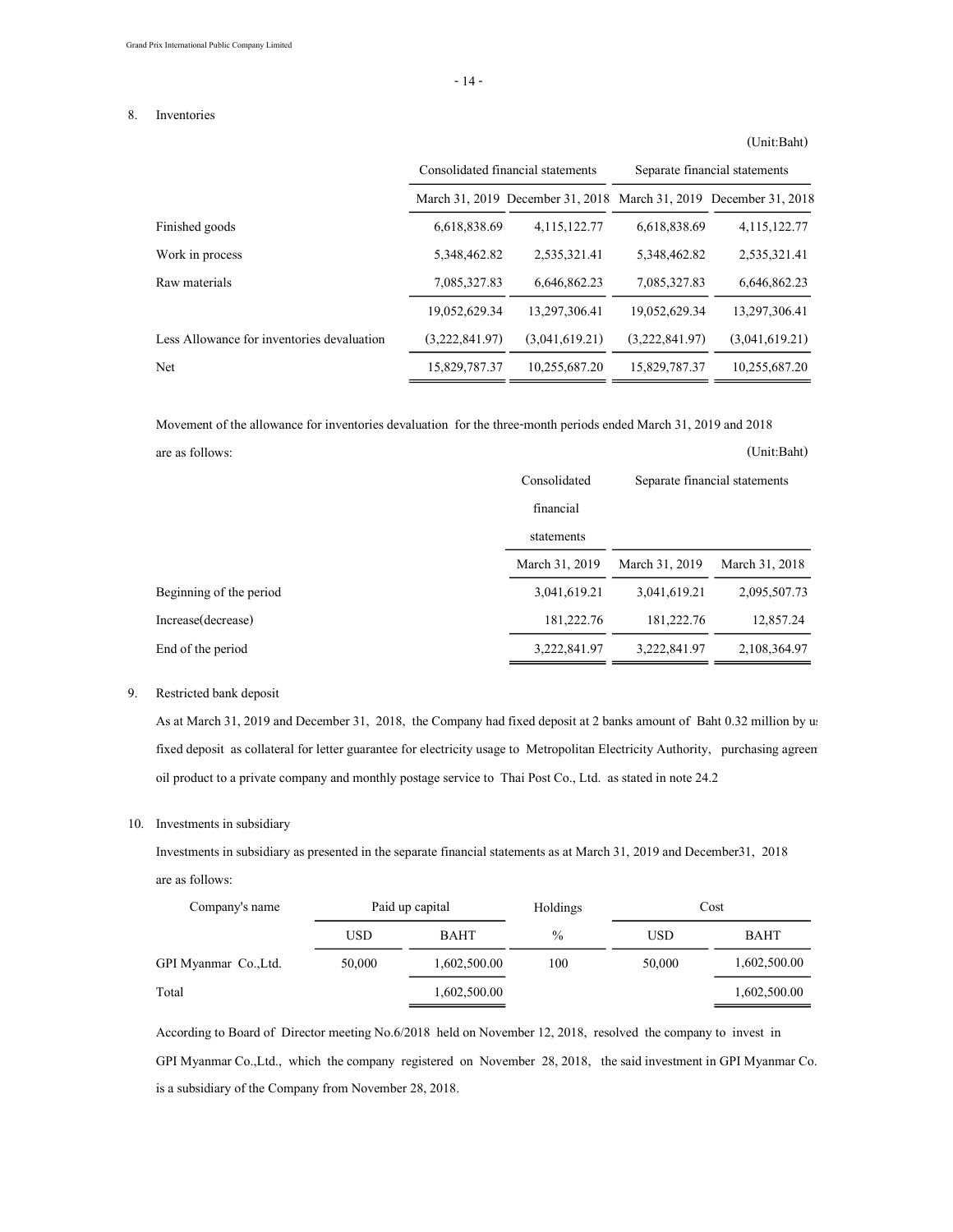### 11. Other long-term investment

As at March 31, 2019 and December 31, 2018, the Company had investments in fixed deposit due payment fourteen - month with a financial institution amount of Baht 91.00 million, at interest rate 1.60 % per annum.

### 12. Investment property

As at March 31, 2019 and December 31, 2018, The Company had investment property at book value of Baht 32.24 million , the fair value amounted to Baht 49.64 million. The fair value of such investment properties is determined by purchase and selling price of the land.

#### 13. Property, plant and equipment

Movements of the property plant and equipment account for the three-month periods ended March 31, 2019 and 2018 are summarized below:

|                                                  |                |                | (Unit:Baht)                   |  |
|--------------------------------------------------|----------------|----------------|-------------------------------|--|
|                                                  | Consolidated   |                | Separate financial statements |  |
|                                                  | financial      |                |                               |  |
|                                                  | statements     |                |                               |  |
|                                                  | March 31, 2019 | March 31, 2019 | March 31, 2018                |  |
| Net book value as at the beginning of the period | 132,577,836.30 | 132,577,836.30 | 130, 130, 230. 69             |  |
| Acquisitions during the period - at cost         | 46,418,724.46  | 46,413,756.21  | 1,489,886.00                  |  |
| Transfer in                                      | 2,029,498.00   | 2,029,498.00   |                               |  |
| Transfer out                                     | (2,029,499.00) | (2,029,499,00) |                               |  |
| Disposals during the period - net                | (1.00)         | (1.00)         | (66, 293, 27)                 |  |
| Depreciation for the period                      | (3,148,762.01) | (3,148,567.39) | (2,937,648.71)                |  |
| Net book value as at the end of the period       | 175,847,796.75 | 175,843,023.12 | 128, 616, 174. 71             |  |

- 13.1 As at March 31, 2019, the Company has a fully depreciated property, plant and equipment still in use have cost value  $\epsilon$ Baht 111.18 million. (As at December 31, 2018 : Baht 110.14 million)
- 13.2 As at March 31, 2019, Certain of land with its construction at book value amounting to Baht 44.84 million (As at December 31, 2018 : Baht 42.49 million) have been used as collateral for bank overdraft, short-term loans from financial institution as stated in note 4.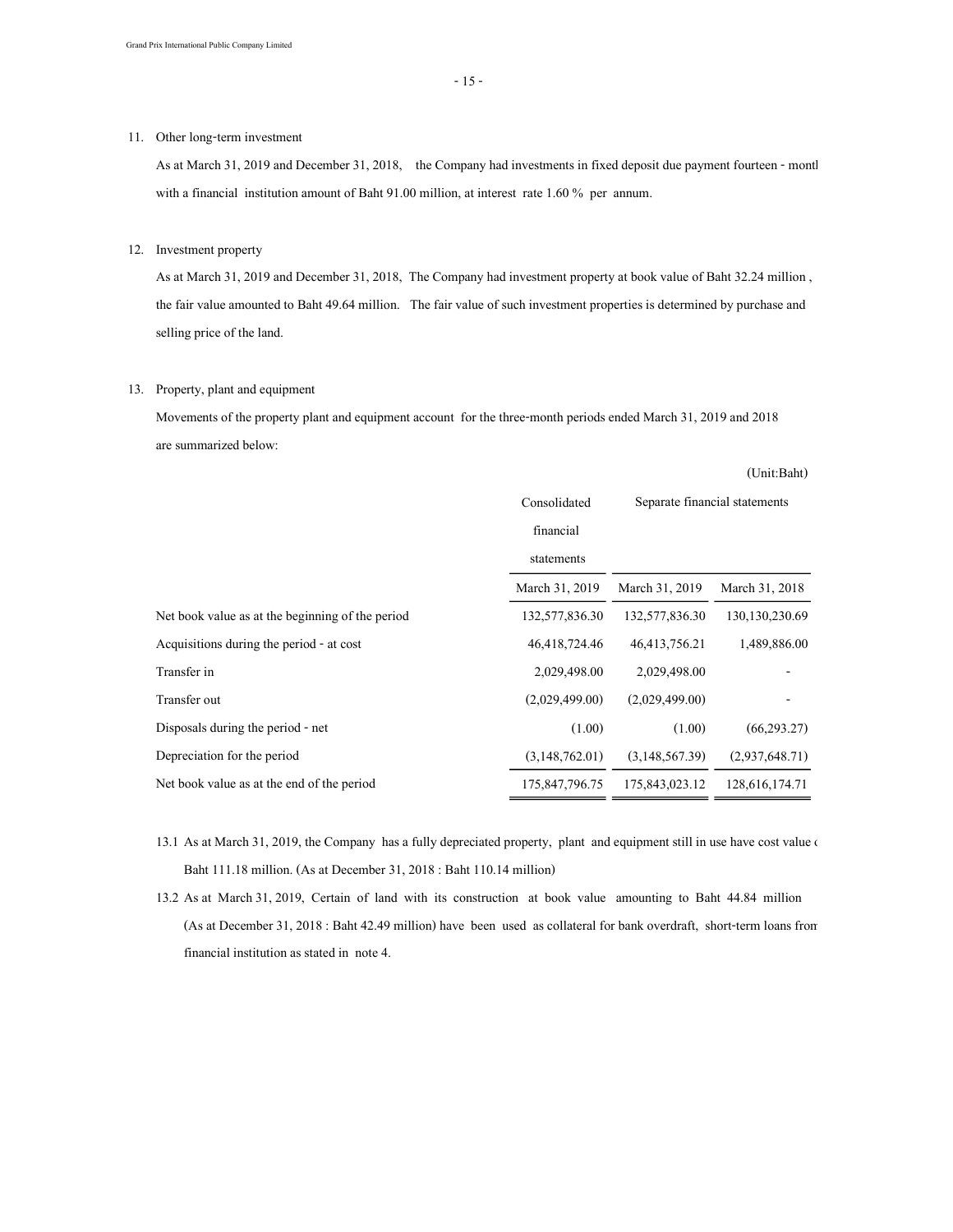### 14. Other intangible assets

Movements of the Other intangible assets account for the three-month periods ended March 31, 2019 and 2018

are summarized below:

|                                                  |                |                               | (Unit:Baht)    |
|--------------------------------------------------|----------------|-------------------------------|----------------|
|                                                  | Consolidated   | Separate financial statements |                |
|                                                  | financial      |                               |                |
|                                                  | statements     |                               |                |
|                                                  | March 31, 2019 | March 31, 2019                | March 31, 2018 |
| Net book value as at the beginning of the period | 4,429,243.06   | 4,429,243.06                  | 3,597,161.47   |
| Acquisitions during the period - at cost         | 3,514,370.00   | 3,514,370.00                  | 876,400.00     |
| Transfer out                                     | (850,000,00)   | (850,000,00)                  |                |
| Amortization for the period                      | (187, 496, 61) | (187, 496, 61)                | (276, 144.90)  |
| Net book value as at the end of the period       | 6,906,116.45   | 6,906,116.45                  | 4,197,416.57   |

### 15. Deferred tax / Income tax expense

15.1 Deferred tax assets after netting with deferred tax liabilities has been presented in the statement of financial position had details as follows:

|                          |                | Consolidated financial statements |                | Separate financial statements |
|--------------------------|----------------|-----------------------------------|----------------|-------------------------------|
|                          | March 31, 2019 | December 31, $2018$               | March 31, 2019 | December 31, 2018             |
| Deferred tax assets      | 4,854,249.99   | 5,623,256.06                      | 4,854,249.99   | 5,623,256.06                  |
| Deferred tax liabilities | (1,474,494,65) | (318,708,92)                      | (1,474,494,65) | (318,708.92)                  |
| Net                      | 3,379,755.34   | 5,304,547.14                      | 3,379,755.34   | 5,304,547.14                  |

(Unit:Baht)

(Unit:Baht)

15.2 The movement of deferred tax assets and liabilities occurred during for the three-month periods ended March 31, 2019 and 2018 were as follows:

|                                             | Consolidated financial statements / Separate financial statements |                                      |                        |                   |  |  |
|---------------------------------------------|-------------------------------------------------------------------|--------------------------------------|------------------------|-------------------|--|--|
|                                             | As at                                                             | Recognized as (expenses)/revenues in |                        | As at             |  |  |
|                                             | January 1,<br>2019                                                | Profit or Losses                     | Other<br>comprehensive | March 31,<br>2019 |  |  |
| Deferred tax assets :                       |                                                                   |                                      |                        |                   |  |  |
| Allowance for inventories devaluation       | 608.323.86                                                        | 36,244.54                            |                        | 644,568.40        |  |  |
| Provision for liabilities employee benefits | 5,014,932.20                                                      | 970,386.61                           | (1,775,637,22)         | 4,209,681.59      |  |  |
|                                             | 5,623,256.06                                                      | 1,006,631.15                         | (1,775,637,22)         | 4,854,249.99      |  |  |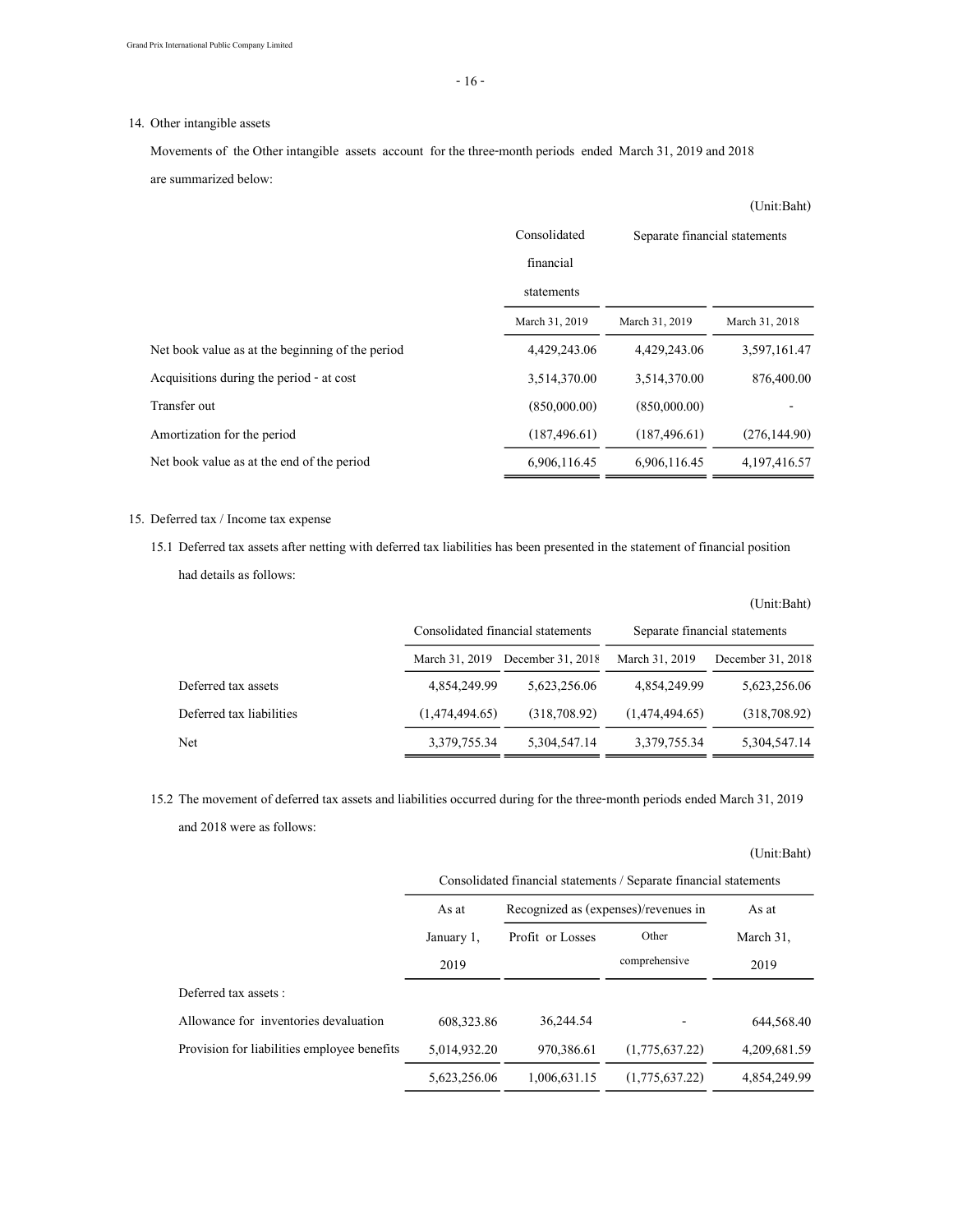### (Unit:Baht)

|                                    | Consolidated financial statements / Separate financial statements |                                      |                        |                   |  |
|------------------------------------|-------------------------------------------------------------------|--------------------------------------|------------------------|-------------------|--|
|                                    | As at                                                             | Recognized as (expenses)/revenues in |                        | As at             |  |
|                                    | January 1,<br>2019                                                | Profit or Losses                     | Other<br>comprehensive | March 31,<br>2019 |  |
| Deferred tax liabilities :         |                                                                   |                                      |                        |                   |  |
| Temporary differences depreciation | (232,078,24)                                                      | (1,172,580,79)                       |                        | (1,404,659,03)    |  |
| Liabilities under financial leases | (86,630,68)                                                       | 16,795.06                            |                        | (69,835.62)       |  |
|                                    | (318,708.92)                                                      | (1, 155, 785, 73)                    |                        | (1,474,494,65)    |  |
| Deferred tax assets - net          | 5,304,547.14                                                      | (149, 154, 58)                       | (1,775,637,22)         | 3,379,755.34      |  |

|                                             | Separate financial statements |                                      |               |               |  |
|---------------------------------------------|-------------------------------|--------------------------------------|---------------|---------------|--|
|                                             | As at                         | Recognized as (expenses)/revenues in |               | As at         |  |
|                                             | January 1,                    | Profit or Losses                     | Other         | March 31,     |  |
|                                             | 2018                          |                                      | comprehensive | 2018          |  |
| Deferred tax assets :                       |                               |                                      |               |               |  |
| Allowance for inventories devaluation       | 419,101.55                    | 2,571.45                             |               | 421,673.00    |  |
| Provision for liabilities employee benefits | 4,441,699.41                  | 143,308.20                           |               | 4,585,007.61  |  |
|                                             | 4,860,800.96                  | 145,879.65                           |               | 5,006,680.61  |  |
| Deferred tax liabilities :                  |                               |                                      |               |               |  |
| Temporary investment                        | (81, 203.14)                  | (166, 766, 30)                       |               | (247,969,44)  |  |
| Temporary differences depreciation          | (687, 347, 10)                | 119,355.96                           |               | (567, 991.14) |  |
| Liabilities under financial leases          | (38, 835.80)                  | (5,863.06)                           |               | (44,698.86)   |  |
|                                             | (807, 386.04)                 | (53, 273.40)                         |               | (860, 659.44) |  |
| Deferred tax assets - net                   | 4,053,414.92                  | 92,606.25                            |               | 4,146,021.17  |  |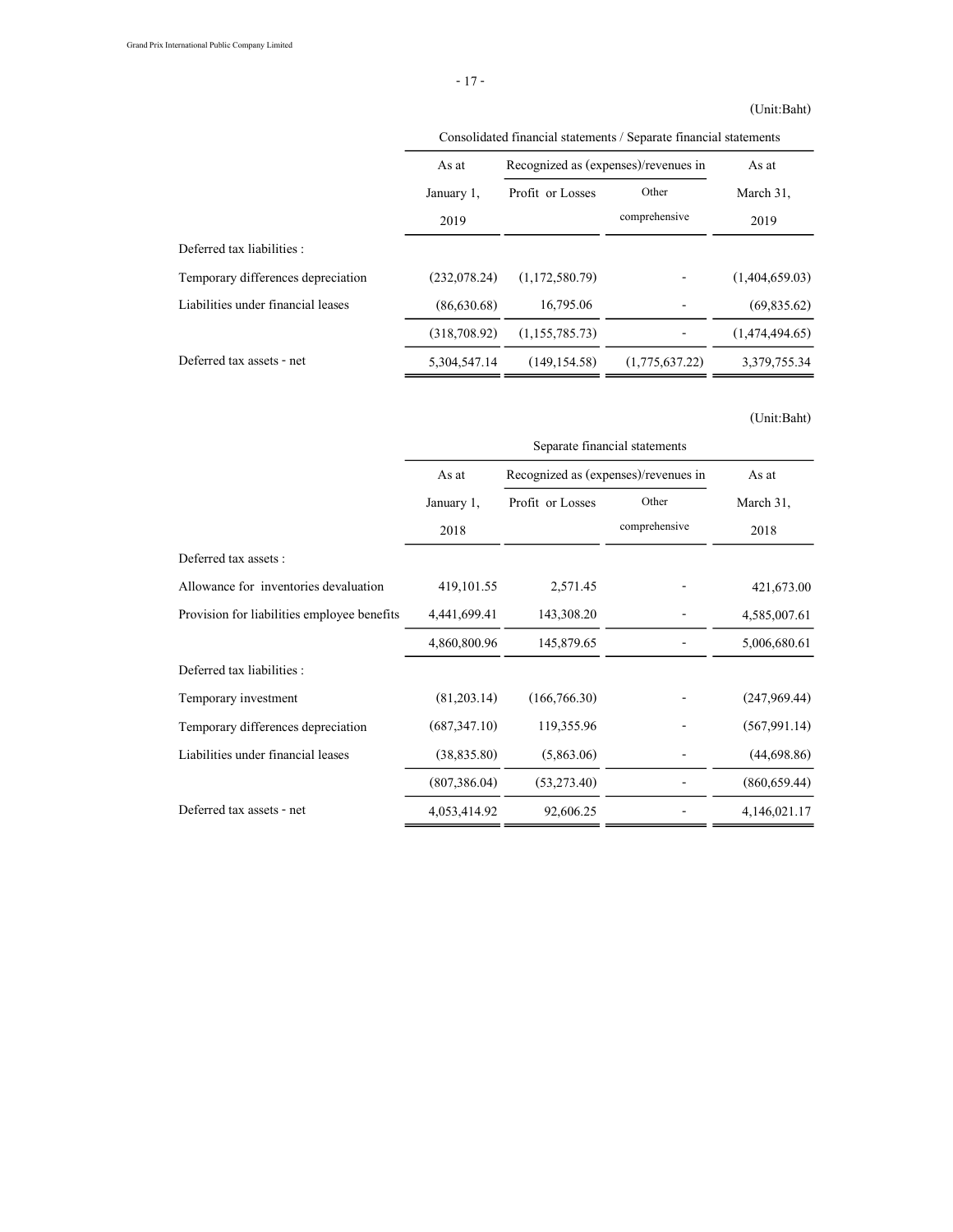15.3 Income tax recognized in profit or loss for the three-month periods ended March 31, 2019 and 2018 as follows:

|                                          |                  |                               | $10 - 11$      |
|------------------------------------------|------------------|-------------------------------|----------------|
|                                          | Consolidated     | Separate financial statements |                |
|                                          | financial        |                               |                |
|                                          | statements       |                               |                |
|                                          | March 31, 2019   | March 31, 2019                | March 31, 2018 |
| Current income tax :                     |                  |                               |                |
| Income tax expenses                      | 29,125,613.59    | 29,125,613.59                 | 29,816,195.40  |
| Deferred tax:                            |                  |                               |                |
| Changing in temporary differences        | 149,154.58       | 149, 154.58                   | (92,606.25)    |
| Income tax expenses in the statements of |                  |                               |                |
| comprehensive income                     | 29, 274, 768. 17 | 29, 274, 768. 17              | 29,723,589.15  |
|                                          |                  |                               |                |

15.4 Income tax on components of other comprehensive income for the three-month periods ended March 31, 2019 as follows:

(Unit:Baht)

| Consolidated financial statements / Separate |  |
|----------------------------------------------|--|
|----------------------------------------------|--|

|                                                  |               | financial statements |               |
|--------------------------------------------------|---------------|----------------------|---------------|
|                                                  | Before income | Income               | Net of income |
|                                                  | tax           | (expense) income     | tax           |
| Actuarial gains for employee benefit obligations | 8,878,186.12  | (1,775,637,22)       | 7,102,548.90  |
|                                                  | 8,878,186.12  | (1,775,637.22)       | 7,102,548.90  |

15.5 Reconciliation between income tax expenses and the product of accounting profit multiplied by income tax rate for the three-month periods ended March 31, 2019 and 2018 presented as follows:

|                |                               | (Unit:Baht)    |
|----------------|-------------------------------|----------------|
| Consolidated   | Separate financial statements |                |
| financial      |                               |                |
| statements     |                               |                |
| March 31, 2019 | March 31, 2019                | March 31, 2018 |
| 135,280,751.63 | 139,914,274.71                | 149,032,970.02 |
| 4,633,523.08   |                               |                |
| 139,914,274.71 | 139,914,274.71                | 149,032,970.02 |
| 20.00%         | 20.00%                        | 20.00%         |
| 27,982,854.94  | 27,982,854,94                 | 29,806,594.00  |
|                |                               |                |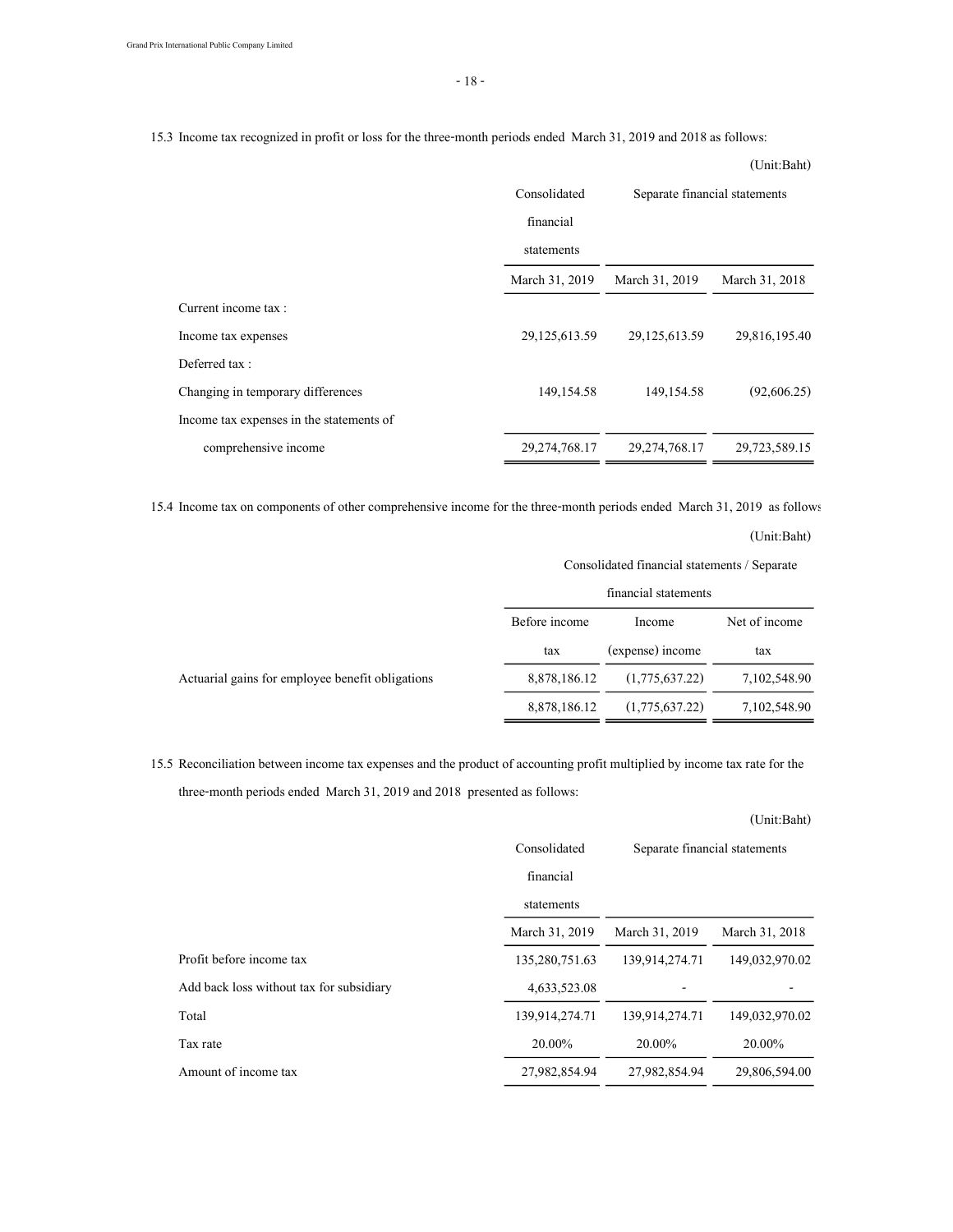Consolidated financial statements March 31, 2019 March 31, 2019 March 31, 2018 Tax effect implications for : Accounting incomes (expenses) is different from taxable incomes and expenses) 43,965.11 43,965.11 43,965.11 Non-deductible expenses 1,284,544.36 1,284,544.36 8,541.85 Additional deductible expenses (36,596.24) (36,596.24) (91,546.70) Reversal of allowance for doubtful accounts 1,291,913.23 1,291,913.23 (83,004.85) Income tax expense reported in the statements of comprehensive income 29,274,768.17 29,274,768.17 29,723,589.15 Effective income tax rate 21.64% 20.92% 19.94% Separate financial statements

### 16. Trade accounts payable and other current payables

March 31, 2019 December 31, 2018 March 31, 2019 December 31, 2018 Trade accounts payable : Trade payable - Related companies (Note 22.3.5 181,900.00 - 181,900.00 Trade payable - Other parties 41,762,946.15 9,607,073.33 36,019,904.63 9,607,073.33 Trade notes payable 3,066,624.95 801,628.69 3,066,624.95 801,628.69 45,011,471.10 10,408,702.02 39,268,429.58 10,408,702.02 Other current payables : Accrued expenses 44,604,897.52 7,793,711.58 44,119,558.23 7,465,592.29 Revenue Department payable 4,975,523.74 8,804,575.75 4,975,523.74 8,804,575.75 Suspense output tax 3,349,932.18 2,092,646.11 3,330,245.58 2,092,646.11 Accrued withoding tax 1,904,311.18 3,123,094.96 1,904,311.18 3,123,094.96 Other 5,334,275.87 3,614,522.16 4,938,859.80 3,563,436.76 60,168,940.50 25,428,550.56 59,268,498.53 25,049,345.87 Total 105,180,411.60 35,837,252.58 98,536,928.11 35,458,047.89 Consolidated financial statements Separate financial statements

#### (Unit:Baht)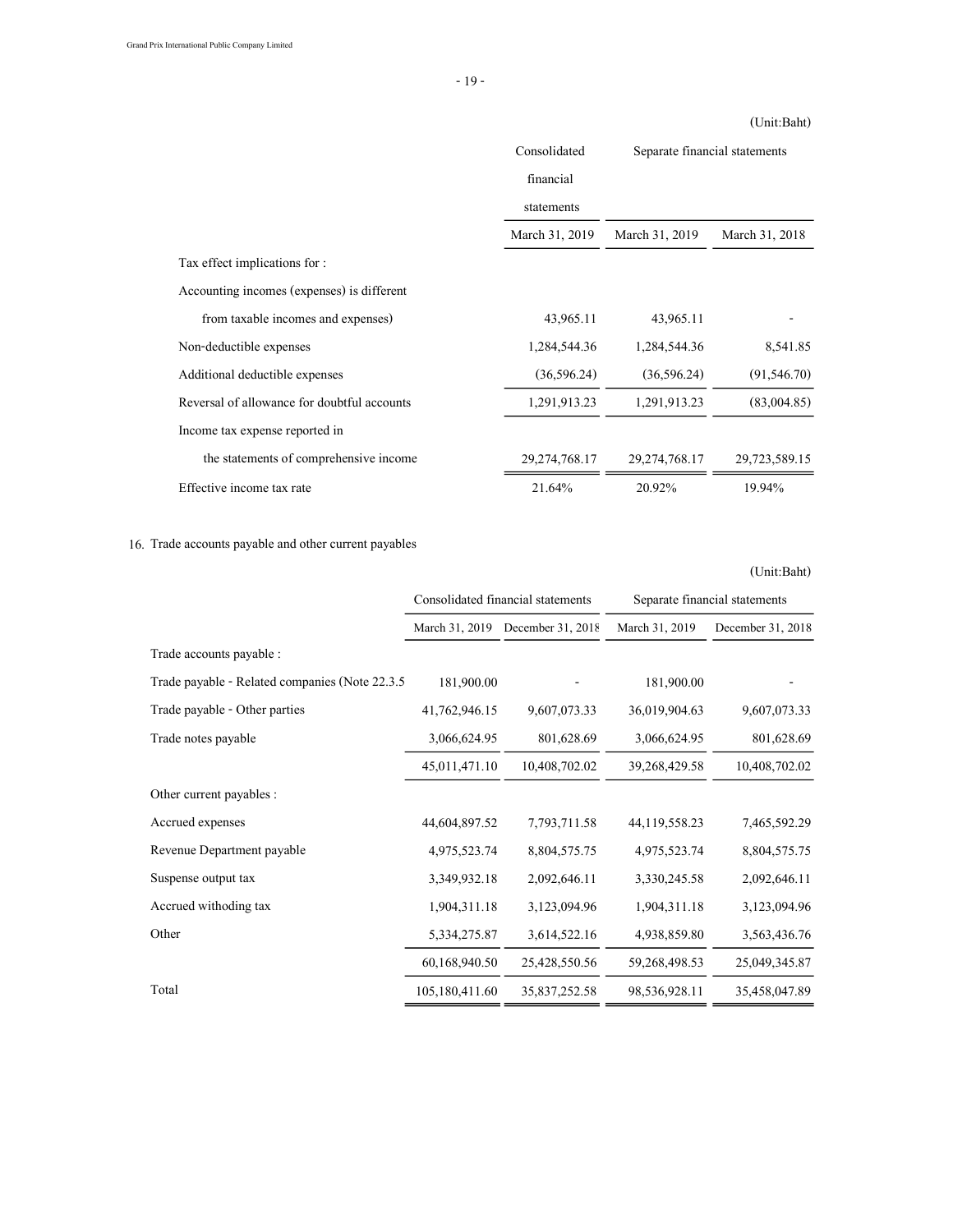### 17. Unearned revenues

# March 31, 2019 December 31, 2018 March 31, 2019 December 31, 2018 Unearned revenues for motor show space 189,130,151.95 145,906,772.67 189,130,151.95 143,664,955.20 Unearned revenues for other event 1,595,750.00 - 1,595,750.00 Others 3,229,184.72 153,632.00 3,229,184.72 153,632.00 Total 193,955,086.67 146,060,404.67 193,955,086.67 143,818,587.20 Consolidated financial statements Separate financial statements

### 18. Non-current provisions for employee benefits

18.1 Movement of the present value of the employee benefit obligations for the three- month periods ended March 31, 2019 and 2018 are as follows:

|                                               |                |                               | (Unit:Baht)       |
|-----------------------------------------------|----------------|-------------------------------|-------------------|
|                                               | Consolidated   | Separate financial statements |                   |
|                                               | financial      |                               |                   |
|                                               | statements     |                               |                   |
|                                               | March 31, 2019 | March 31, 2019                | December 31, 2018 |
| Balance as at beginning of the period         | 25,074,661.06  | 25,074,661.06                 | 22,208,497.06     |
| Current service cost                          | 401,624.74     | 401,624.74                    | 529,824.00        |
| Interest cost                                 | 163,465.26     | 163,465.26                    | 186,717.00        |
| Past service cost                             | 4,589,524.05   | 4,589,524.05                  |                   |
| Employee benefit payment during in the period | (302,681.00)   | (302,681,00)                  |                   |
| (Profit) from actuarial estimates             | (8,878,186.12) | (8,878,186,12)                |                   |
| Balance as at end of the period               | 21,048,407.99  | 21,048,407.99                 | 22,925,038.06     |

18.2 Employee benefit expenses recognized in the statement of comprehensive income for the three-month periods ended

March 31, 2019 and 2018 are as follows:

|                               |                |                               | $U$ ulu.Dail $U$ |
|-------------------------------|----------------|-------------------------------|------------------|
|                               | Consolidated   | Separate financial statements |                  |
|                               | financial      |                               |                  |
|                               | statements     |                               |                  |
|                               | March 31, 2019 | March 31, 2019                | March 31, 2018   |
| Costs of selling and services | 2,691,574.14   | 382,356.00                    | 382,356.00       |
| Distribution cost             | 260,782.58     | 64,149.00                     | 64,149.00        |
| Administrative expenses       | 2,202,257.33   | 270,036.00                    | 270,036.00       |
| Total                         | 5,154,614.05   | 716,541.00                    | 716,541.00       |

 $(IInit:D_0ht)$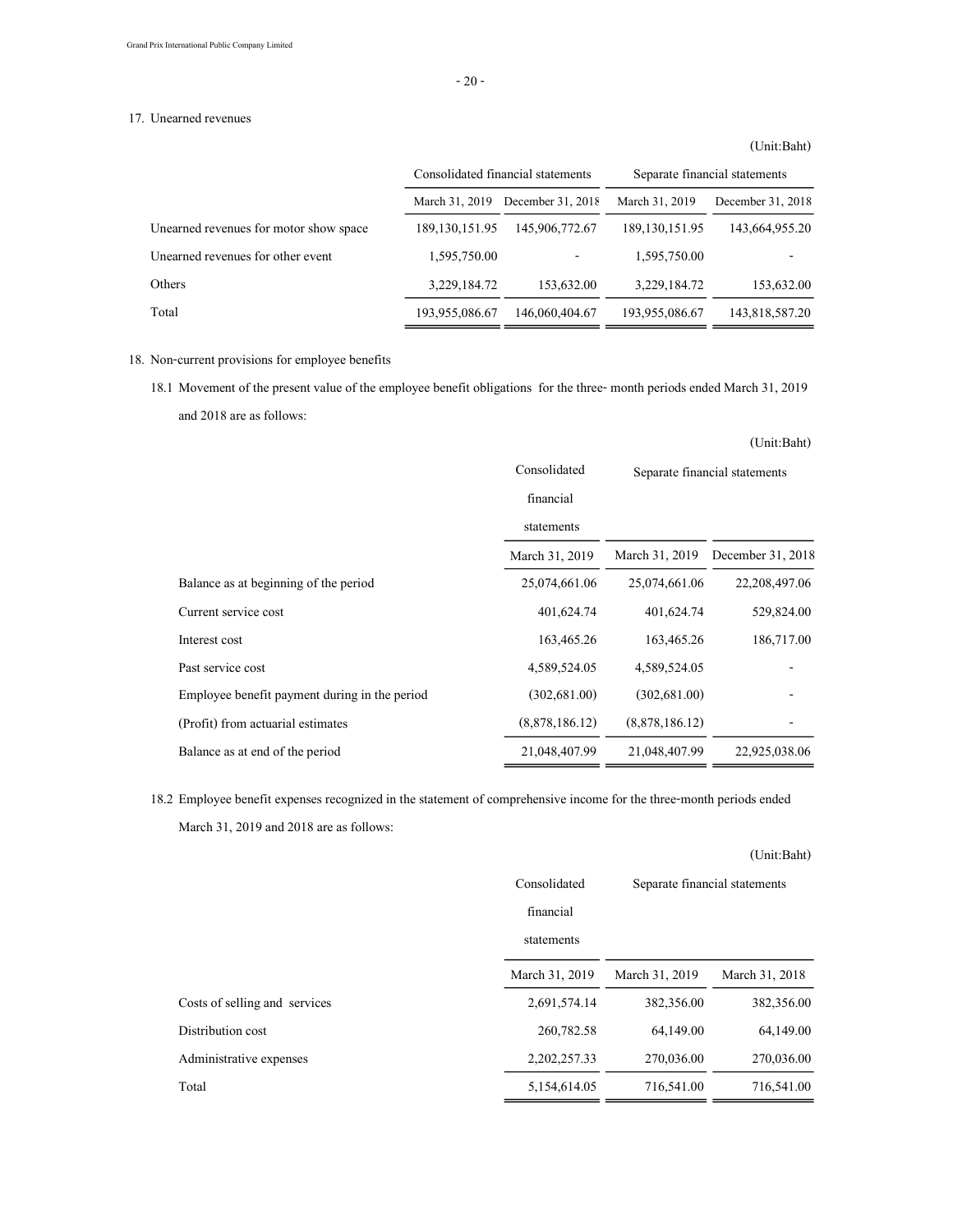18.4 Actuarial gains recognized in other comprehensive income for the three-month periods ended March 31, 2019 are as follows:

|                                                |              | (Unit:Baht)  |
|------------------------------------------------|--------------|--------------|
|                                                | Consolidated | Separate     |
|                                                | financial    | financial    |
|                                                | statements   | statements   |
| Included in retained earnings as at January 1, | -            |              |
| Recognized during the period                   | 8,878,186.12 | 8,878,186.12 |
| As at March 31,                                | 8,878,186.12 | 8,878,186.12 |

18.5 Actuarial gains recognized in other comprehensive income for the three-month periods ended March 31, 2019 consist of :

|                         |                | (Unit:Baht)    |
|-------------------------|----------------|----------------|
|                         | Consolidated   | Separate       |
|                         | financial      | financial      |
|                         | statements     | statements     |
| Discount rate           | (342, 564, 00) | (342, 564, 00) |
| Salary increase rate    | 6,410,531.00   | 6,410,531.00   |
| Staff turnover rate     | 1,422,298.00   | 1,422,298.00   |
| Experience improvements | 1,387,921.12   | 1,387,921.12   |
| Total                   | 8,878,186.12   | 8,878,186.12   |

18.6 Principal actuarial assumptions at the reporting date for the three-month periods ended March 31, 2019 and December 31, 2018 (expressed as weighted averages) are as follow:

|                                                               |                  | March 31, 2019 December 31, 2018 |
|---------------------------------------------------------------|------------------|----------------------------------|
| Discount rate                                                 | 2.92%            | $3.07\%$                         |
| Future salary growth                                          | $7.02\%$         | 10.59%                           |
| Employee turnover rate (depend on working period of employee) | $0.00 - 22.00\%$ | $0.00 - 24.00\%$                 |
| Mortality rate (TMO2017 and TMO 2008, respectively)           | 100.00%          | $100.00\%$                       |
| Disability rate (TMO2017 and TMO 2008, respectively)          | 10.00%           | 10.00%                           |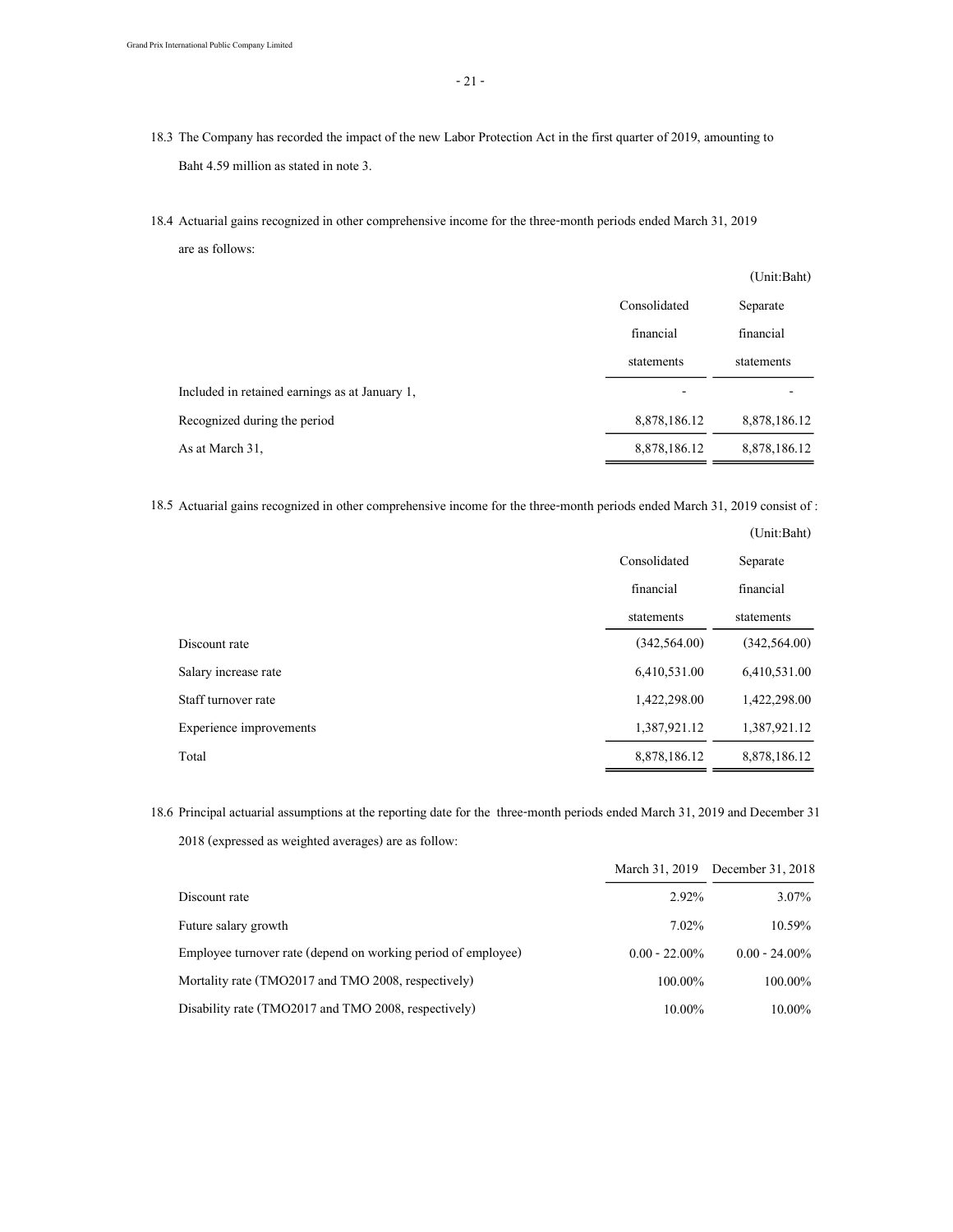### 19. Dividend

According to Annual General Meeting of Shareholders Year 2019, held on March 28, 2019, resolved to pay the interim divid from the remaining performance for September 2017 - March 2018 for the total eligible shares of 600 million shares at the rate Baht 0.90 per share totalling Baht 54.00 million to the shareholders. The company already paid on April 19, 2019.

### 20. Provident fund

For the three-month periods ended March 31, 2019 and 2018, the Company made a contribution to the provident fund in amou Baht 0.97 million and Baht 0.85 million , repectively.

### 21. Expenses by nature

Expenses by nature for the three-month periods ended March 31, 2019 and 2018 are as follows:

|                                                                 | Consolidated     | Separate financial statements |                 |
|-----------------------------------------------------------------|------------------|-------------------------------|-----------------|
|                                                                 | financial        |                               |                 |
|                                                                 | statements       |                               |                 |
|                                                                 | March 31, 2019   | March 31, 2019                | March 31, 2018  |
| Changing in finished goods and work in process                  | (5,316,857.33)   | (5,316,857.33)                | (655, 548.26)   |
| Raw material used                                               | 7,268,157.71     | 7,268,157.71                  | 7,405,051.59    |
| Hire of work expenses for plate, original manuscript and others | 7,984,562.97     | 7,984,562.97                  | 9,371,386.11    |
| Employee expenses                                               | 47,140,609.81    | 47,140,609.81                 | 42,756,553.79   |
| Service charge for using area for organizing event              | 73,795,465.92    | 68, 263, 762. 32              | 58, 585, 452.85 |
| Structure decoration expenses                                   | 31,777,849.40    | 28, 543, 388. 87              | 19,049,140.00   |
| Advertising expenses                                            | 17,589,745.05    | 16,993,398.79                 | 8,518,690.72    |
| Hire of work expenses for organize activities                   | 14, 195, 441. 35 | 13,414,374.66                 | 17,035,025.67   |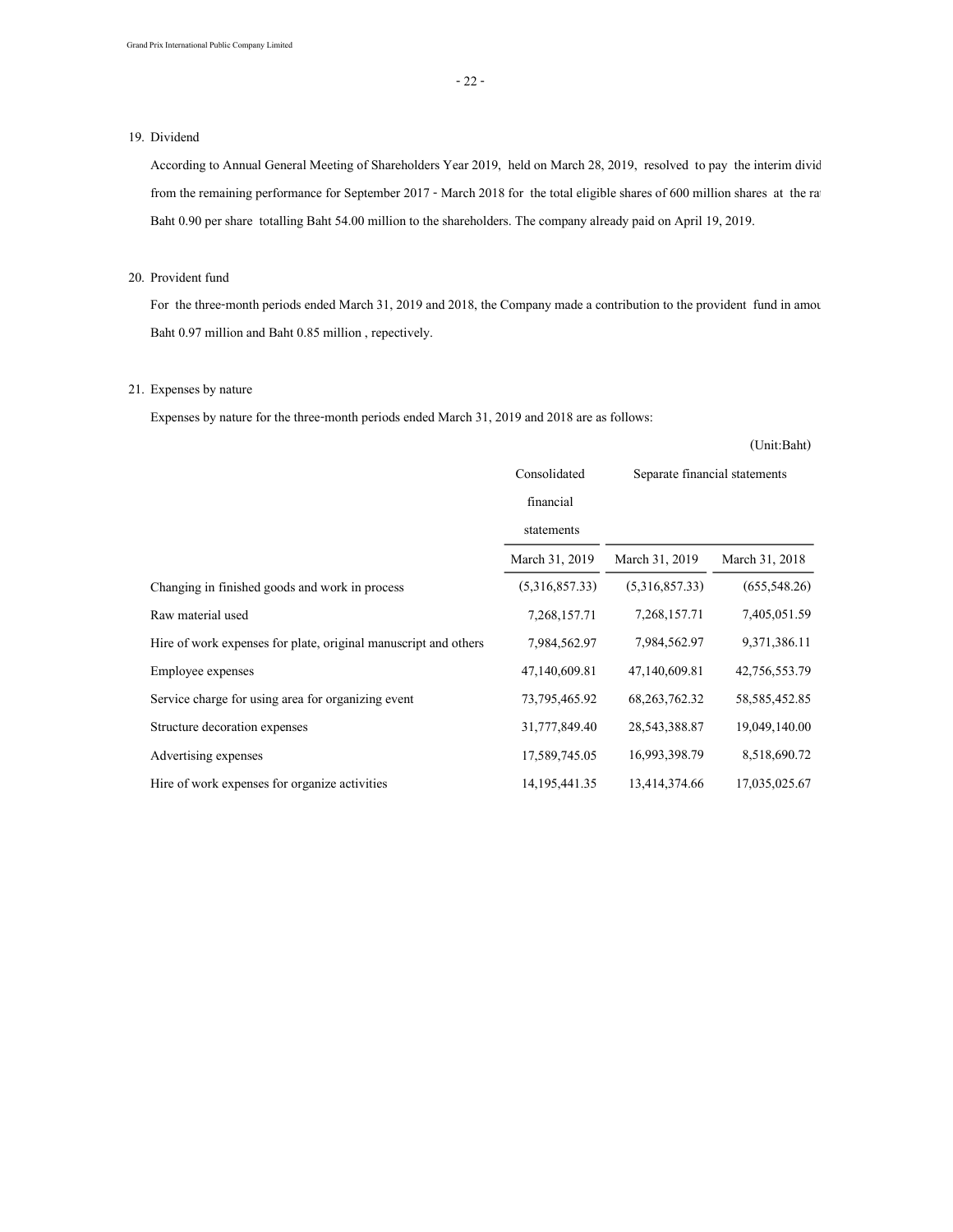### 22. Transaction with related parties

22.1 Relationship between the related parties summarized as follows:

| Persons or company                               | Relationship type                                     |
|--------------------------------------------------|-------------------------------------------------------|
| Blue Diamond Golf And Water Sport Club Co., Ltd. | - Common director/shareholder                         |
| Yachiyoda Allow Wheel Co., Ltd.                  | - Common director/shareholder                         |
| GPI Myanmar Co.,Ltd.                             | - Subsidiary and Common director/shareholder          |
| Director/shareholder                             | - Director / Major Shareholder of the company         |
| Key management                                   | - Person with power and responsibility for planning   |
|                                                  | order and control various businesses of the business, |
|                                                  | whether directly or indirectly, including directors   |
|                                                  | of the company (Whether acting at the executive       |

| Provide event organizer services                  |
|---------------------------------------------------|
| Provide printing services                         |
| Provide advertising services                      |
| Provide art work service                          |
| Provide office for rental                         |
| Interest income - short-term loans                |
| Leasehold rights and event space rental           |
| Advertising and public relations wages            |
| Location and service fees for organizing seminars |

### Type of transactions Pricing policy

level or not.)

Close to normal business price of another customer Close to normal business price of another customer Close to normal business price of another customer Close to normal business price of another customer Agreed-upon prices Interest rate of 1.65% and 1.95% per annum Agreed-upon prices Close to normal business price of another customer Close to normal business price of another customer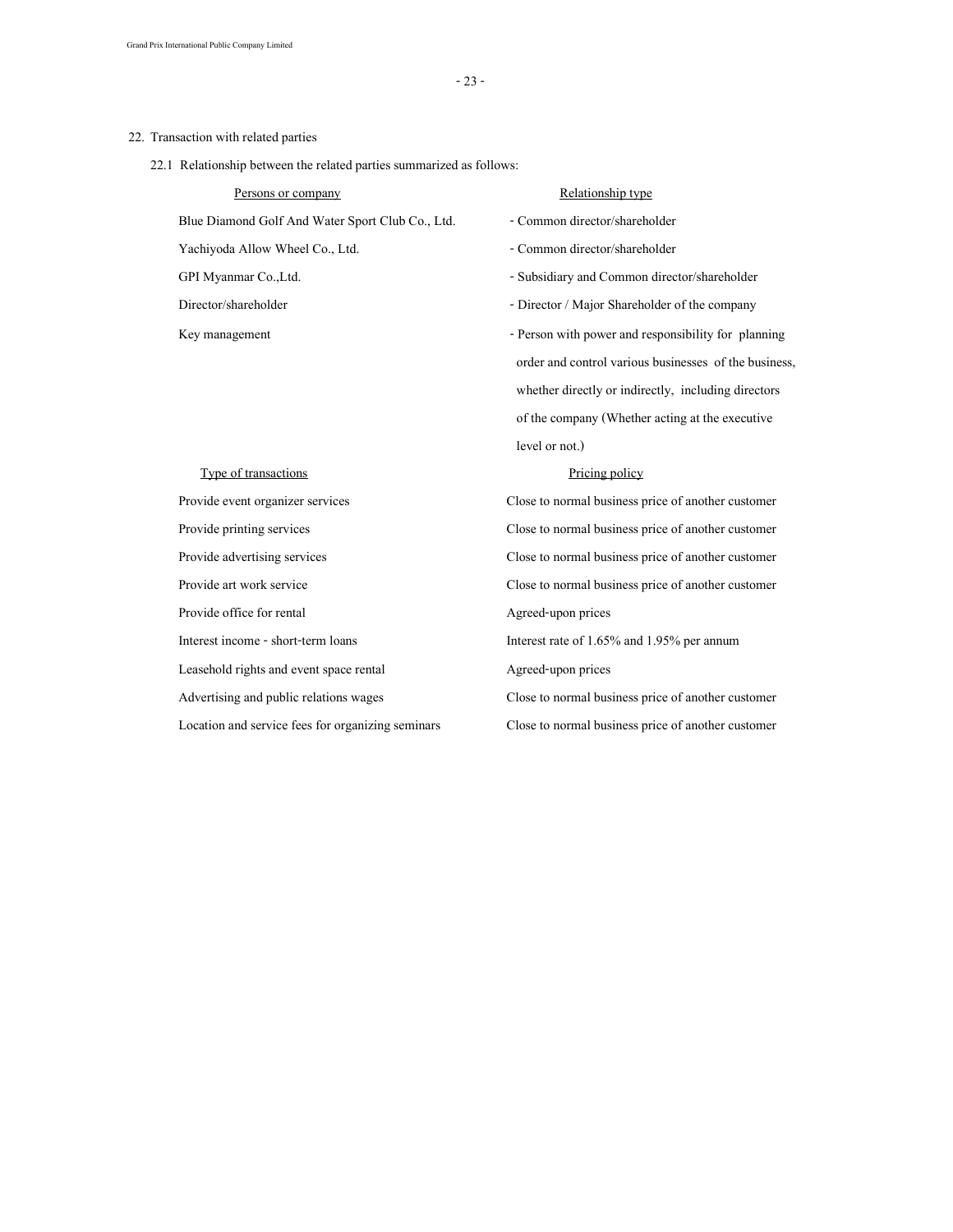### 22.2 Transactions in the statement of comprehensive income

Significant revenues and expenses with related parties for the three-month periods ended March 31, 2019 and 2018 summarized as follows:

|                                                  |                |                | (Unit:Baht)                   |
|--------------------------------------------------|----------------|----------------|-------------------------------|
|                                                  | Consolidated   |                | Separate financial statements |
|                                                  | financial      |                |                               |
|                                                  | statements     |                |                               |
|                                                  | March 31, 2019 | March 31, 2019 | March 31, 2018                |
| 22.2.1 Revenues from services                    |                |                |                               |
| Related companies :                              |                |                |                               |
| Blue Diamond Golf And Water Sport Club Co., Ltd. | 513,880.13     | 513,880.13     | 888, 204. 23                  |
| Yachiyoda Allow Wheel Co., Ltd.                  |                |                | 62,500.00                     |
| Subsidiary:                                      |                |                |                               |
| GPI Myanmar Co., Ltd.                            |                | 93,496.60      |                               |
|                                                  | 513,880.13     | 607,376.73     | 950,704.23                    |
| 22.2.2 Other income                              |                |                |                               |
| Related companies :                              |                |                |                               |
| Blue Diamond Golf And Water Sport Club Co., Ltd. | 143,900.00     | 143,900.00     | 112,500.00                    |
| Subsidiary:                                      |                |                |                               |
| GPI Myanmar Co., Ltd.                            |                | 358,683.89     |                               |
|                                                  | 143,900.00     | 502,583.89     | 112,500.00                    |
| 22.2.3 Cost of services :                        |                |                |                               |
| Related companies :                              |                |                |                               |
| Blue Diamond Golf And Water Sport Club Co., Ltd. | 1,071,276.71   | 1,071,276.71   |                               |
| 22.2.4 Key executive remuneration :              |                |                |                               |
| Directors' remuneration                          | 740,000.00     | 740,000.00     | 860,000.00                    |
| Executive remuneration:                          |                |                |                               |
| Short-term benefits                              | 8,599,406.00   | 8,599,406.00   | 8,094,164.00                  |
| Post-employment benefits                         | 1,631,020.64   | 1,631,020.64   | 109,921.03                    |
|                                                  | 10,230,426.64  | 10,230,426.64  | 8,204,085.03                  |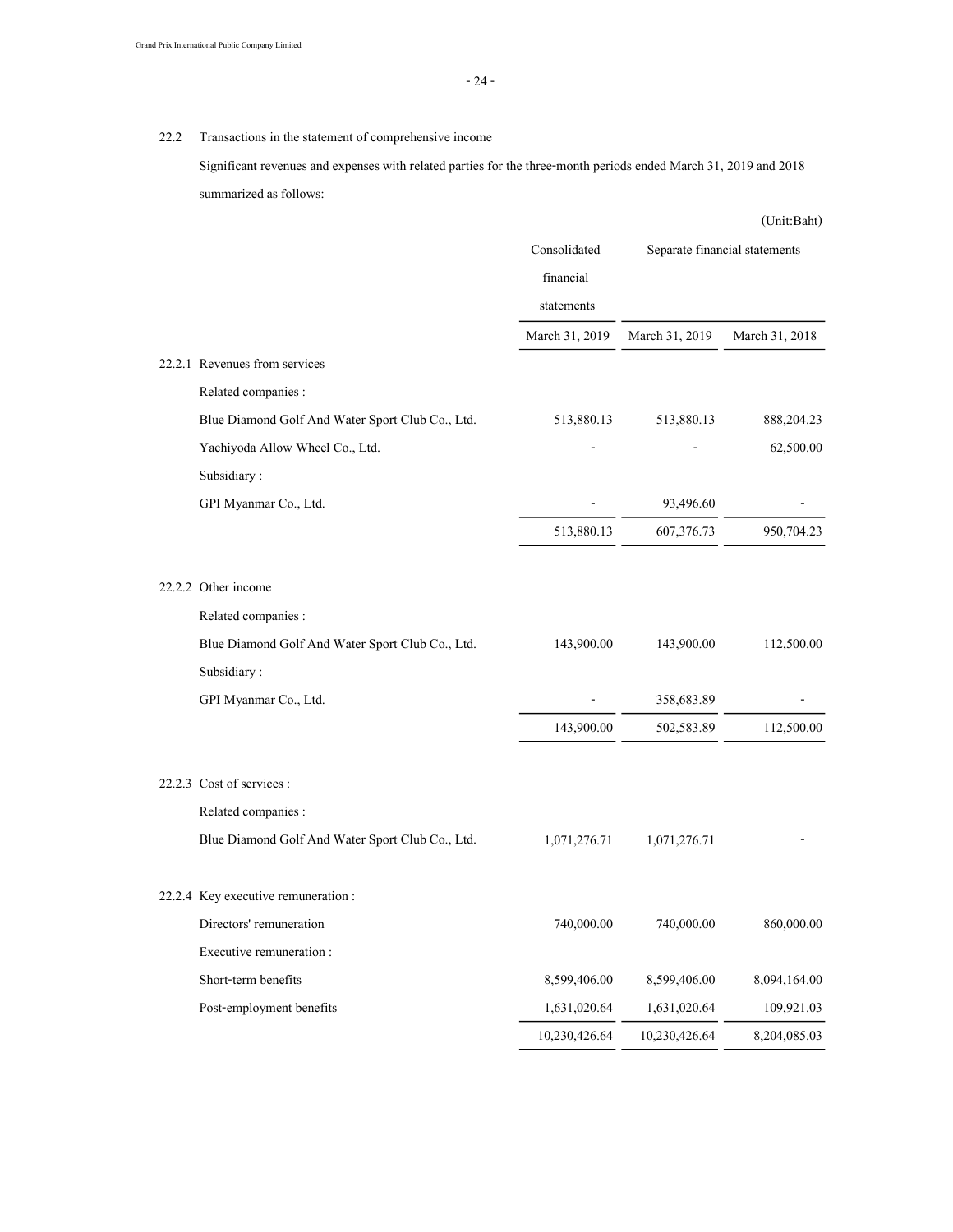### 22.3 Transactions in the statement of financial position

Significant balance with related parties as at March 31, 2019 and December 31, 2018 summarized as follows:

|                                                                              |                                   |                   |                | (Unit:Baht)                   |
|------------------------------------------------------------------------------|-----------------------------------|-------------------|----------------|-------------------------------|
|                                                                              | Consolidated financial statements |                   |                | Separate financial statements |
|                                                                              | March 31, 2019                    | December 31, 2018 | March 31, 2019 | December 31, 2018             |
| 22.3.1 Trade and other current receivables                                   |                                   |                   |                |                               |
| Trade accounts receivable                                                    |                                   |                   |                |                               |
| Related companies :                                                          |                                   |                   |                |                               |
| Blue Diamond Golf And Water                                                  |                                   |                   |                |                               |
| Sport Club Co., Ltd.                                                         | 775,055.57                        | 348, 332. 62      | 775,055.57     | 348,332.62                    |
| Yachiyoda Allow Wheel Co., Ltd.                                              |                                   | 357,380.00        |                | 357,380.00                    |
|                                                                              | 775,055.57                        | 705,712.62        | 775,055.57     | 705,712.62                    |
| Other current receivables                                                    |                                   |                   |                |                               |
| Subsidiary:                                                                  |                                   |                   |                |                               |
| GPI Myanmar Co., Ltd.                                                        |                                   |                   | 375,766.58     | 79,478.75                     |
| Related companies :                                                          |                                   |                   |                |                               |
| Blue Diamond Golf And Water                                                  |                                   |                   |                |                               |
| Sport Club Co., Ltd.                                                         | 602,393.83                        | 1,221,744.86      | 602,393.83     | 1,221,744.86                  |
|                                                                              | 602,393.83                        | 1,221,744.86      | 978,160.41     | 1,301,223.61                  |
| 22.3.2 Short-term loans to subsidiary                                        |                                   |                   |                |                               |
| GPI Myanmar Co., Ltd.                                                        |                                   |                   | 2,630,771.06   | 2,630,771.06                  |
| During the period, there was no movement of short-term loans to subsidiaries |                                   |                   |                |                               |
|                                                                              |                                   |                   |                | (Unit:Baht)                   |

|                                           | Consolidated financial statements |            | Separate financial statements |                                                                   |
|-------------------------------------------|-----------------------------------|------------|-------------------------------|-------------------------------------------------------------------|
|                                           |                                   |            |                               | March 31, 2019 December 31, 2018 March 31, 2019 December 31, 2018 |
| 22.3.3 Long-term loans to related person: |                                   |            |                               |                                                                   |
| Employee                                  | 302,243.00                        | 400,794.00 | 302,243.00                    | 400,794.00                                                        |

The Company had loan to employees with payment due within two years deducted from salaries and monthly wages, bearing no interest under welfare condition.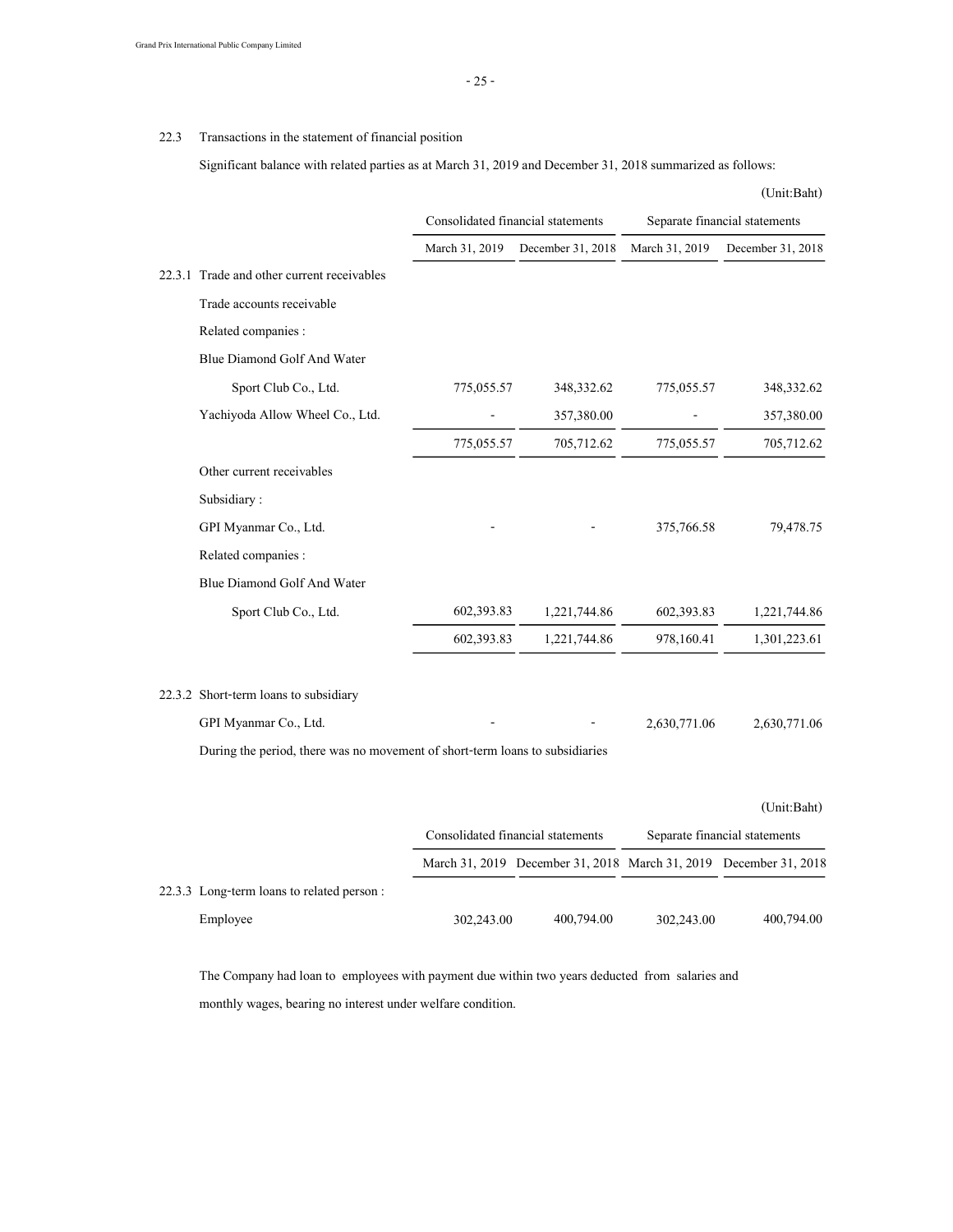Movement of long-term loan to related person for the three-month periods ended March 31, 2019

summarized were as follows:

|                   |              | (Unit:Baht)  |
|-------------------|--------------|--------------|
|                   | Consolidated | Separate     |
|                   | financial    | financial    |
|                   | statements   | statements   |
| Beginning balance | 400,794.00   | 400,794.00   |
| Less Repayment    | (98, 551.00) | (98, 551.00) |
| Ending balance    | 302,243.00   | 302,243.00   |

#### (Unit:Baht)

|                                                    | Consolidated financial statements |                   | Separate financial statements |                   |
|----------------------------------------------------|-----------------------------------|-------------------|-------------------------------|-------------------|
|                                                    | March 31, 2019                    | December 31, 2018 | March 31, 2019                | December 31, 2018 |
| 22.3.4 Other non-current assets (Leasehold rights) |                                   |                   |                               |                   |
| Related company:                                   |                                   |                   |                               |                   |
| Blue Diamond Golf                                  |                                   |                   |                               |                   |
| And Water Sport Club Co., Ltd.                     | 2,120,635.90                      | 2,367,186.60      | 2,120,635.90                  | 2,367,186.60      |
|                                                    |                                   |                   |                               |                   |
| 22.3.5 Trade pable - Related companies :           |                                   |                   |                               |                   |
| <b>Blue Diamond Golf</b>                           |                                   |                   |                               |                   |
| And Water Sport Club Co., Ltd.                     | 181,900.00                        |                   | 181,900.00                    |                   |
|                                                    |                                   |                   |                               |                   |
| 22.3.6 Other payables - Common share:              |                                   |                   |                               |                   |
| GPI Myanmar Co., Ltd.                              |                                   |                   |                               | 1,602,500.00      |

### 22.4 Commitments - related company

The Company has commitments from entering into a space rental agreement with a related company (Blue Diamond Go And Water Sport Club Co., Ltd.). According to the contract dated May 11, 2018 with the lease period 3 years starting from May 15, 2018 to May 14, 2021 amount of Baht 12.00 million (Including leasehold rights amount of Baht 3.00 million). At the contract date, the Company has pays all the amount of leasehold rights and rental fee of Baht 3.00 million, totall amount of Baht 6.00 million, Remaining obligation to pay the amount of Bat 6.00 million baht, due of payment 2 period on May 15, 2019, and May 15, 2020 amount Baht 3.00 million each.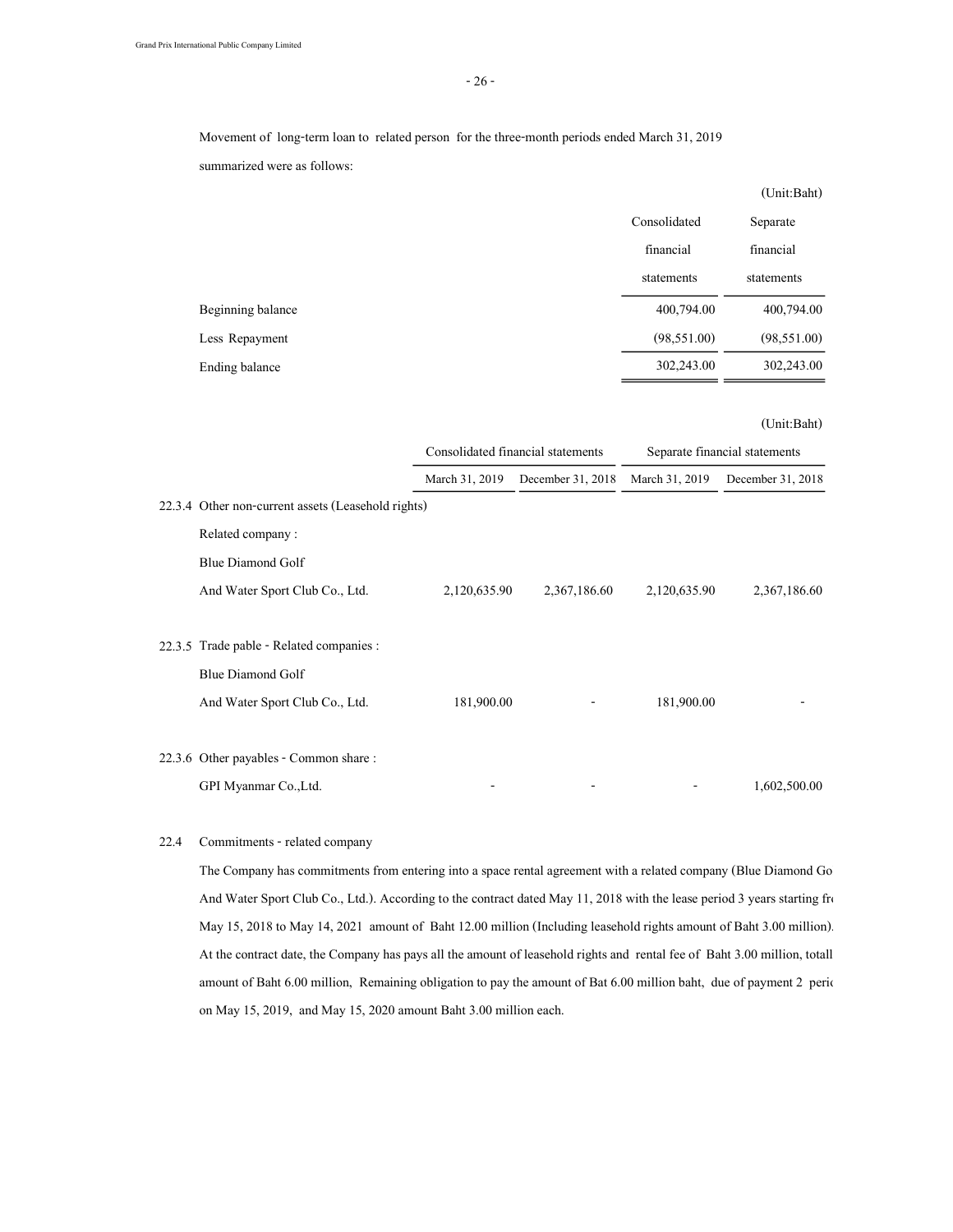### 23. Supplementary disclosure of cash flow information

Cash and cash equivalents consist of cash on hand and deposits at financial institutions

Cash and cash equivalents in the statement of cash flows consist of transactions in the statement of financial position as follows :

23.1 Cash and cash equivalents as at the beginning of period are as follows:

|                  |                 |                               | (Unit:Baht)     |
|------------------|-----------------|-------------------------------|-----------------|
|                  | Consolidated    | Separate financial statements |                 |
|                  | financial       |                               |                 |
|                  | statements      |                               |                 |
|                  | January 1, 2019 | January 1, 2019               | January 1, 2018 |
| Cash             | 3,677,936,00    | 109,889.25                    | 120,424.25      |
| Current accounts | 381,132.47      | 381,132.47                    | 88,598.98       |
| Savings deposit  | 266,804,352.52  | 266, 751, 181. 25             | 413,638,544.16  |
| Fixed deposit    | 151,801.41      | 151,801.41                    | 141,001.45      |
| Total            | 271,015,222.40  | 267, 394, 004. 38             | 413,988,568.84  |

### 23.2 Cash and cash equivalents as at the end of period are as follows:

|                  |                   |                               | (Unit:Baht)    |
|------------------|-------------------|-------------------------------|----------------|
|                  | Consolidated      | Separate financial statements |                |
|                  | financial         |                               |                |
|                  | statements        |                               |                |
|                  | March 31, 2019    | March 31, 2019                | March 31, 2018 |
| Cash             | 826,598.60        | 183,409.60                    | 1,567,524.00   |
| Current accounts | 3,150,160.89      | 3,150,160.89                  | 107, 117. 76   |
| Savings deposit  | 374,555,718.00    | 370, 398, 849. 63             | 251,610,479.69 |
| Fixed deposit    | 30,112.24         | 30,112,24                     | 118,218,800.56 |
| Total            | 378, 562, 589. 73 | 373, 762, 532, 36             | 371,503,922.01 |

### 23.3 Non-cash transactions for the three-month ended March 31, 2019 were as follows:

23.3.1 The Company purchased office equipment amounting to Baht 1.33 million presented as other payables.

- 23.3.2 The Company purchased other intangible assets amounting to Baht 1.84 million presented as other payables.
- 23.3.3 The Company has accrued dividend amounting to Baht 54.00 million.
- 23.4 Non-cash transactions for the three-month ended March 31, 2018 were as follows:
	- 23.4.1 The Company purchased office equipment amounting to Baht 0.14 million presented as other payables.
	- 23.4.2 The Company purchased other intangible assets amounting to Baht 0.85 million presented as other payables.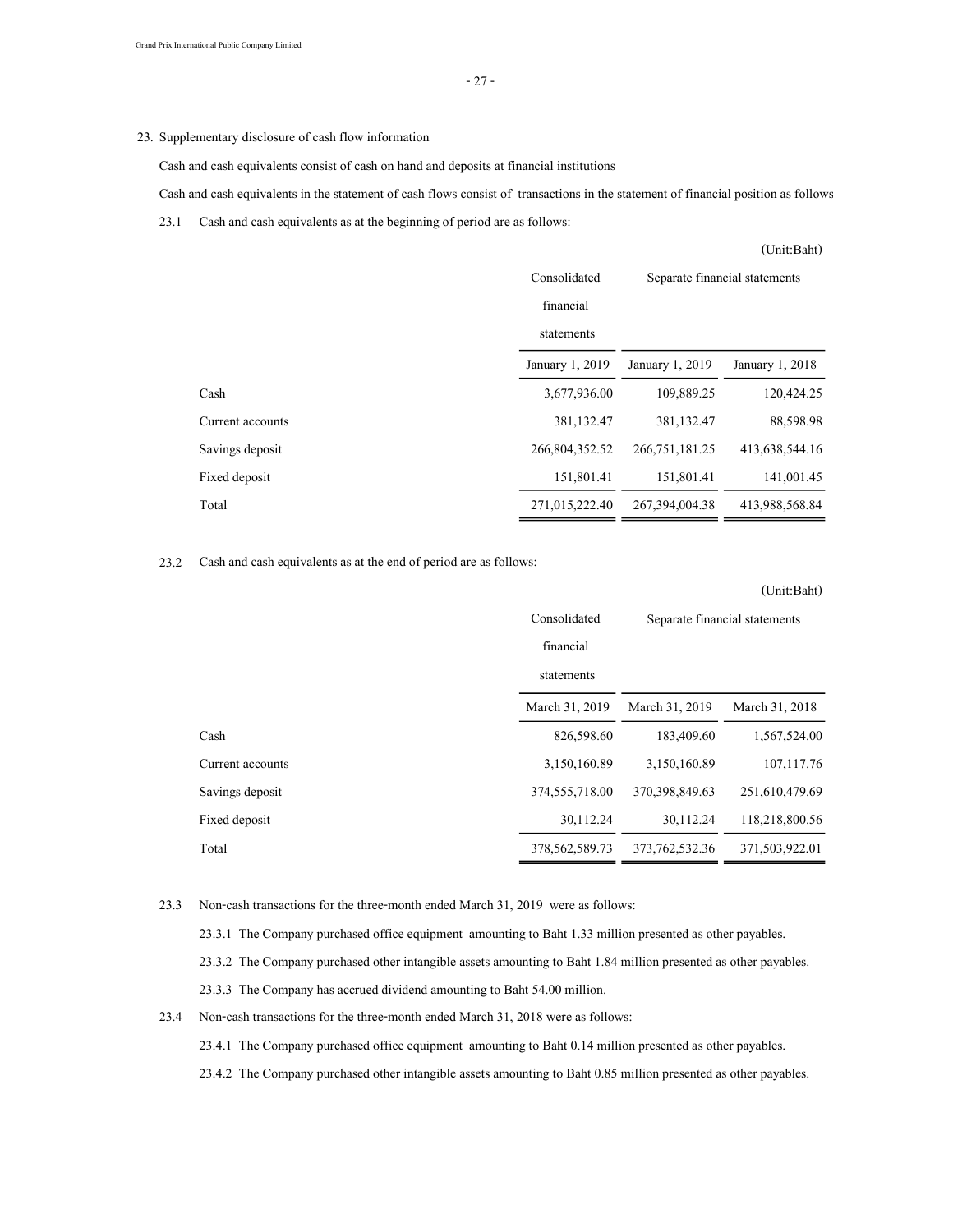### 24. Commitments and contingent liabilities

24.1 As at March 31, 2019 and December 31, 2018, The Company had commitments to pay the rental and service charge according to agreements as follows:

|                            | Consolidated financial statements |                   | Separate financial statements |                   |
|----------------------------|-----------------------------------|-------------------|-------------------------------|-------------------|
|                            | March 31, 2019                    | December 31, 2018 | March 31, 2019                | December 31, 2018 |
| Within 1 year              | 12283615.49                       | 2,094,541.12      | 12,283,615.49                 | 2,094,541.12      |
| Over 1 year within 5 years | 121631.58                         | 218,278.95        | 121,631.58                    | 218,278.95        |
| Total                      | 12,405,247.07                     | 2,312,820.07      | 12,405,247.07                 | 2,312,820.07      |

24.2 The Company has contingent liabilities from letter of guarantee to Metropolitan Electricity Authority issued by bank for electricity usage Baht 0.31 million and monthly mailing post service with Thailand post Co.,Ltd. Baht 0.01 million, total amount of Baht 0.32 million secured by fixed deposit as stated in note 9.

### 25. Business segment information

Operating segment information is reported in a manner consistent with the internal reports that are regularly reviewed by the chief decision maker officer in order to make decisions about the allocation of resources to the segment and assess its performance. The chief decision maker officer is the Managing Director of the Company.

The main segment operation of the Company for the three-month periods ended March 31, 2019 and 2018 as follows:

(Unit:Baht)

|                                  | Consolidated financial statements<br>For the three-month periods ended March 31, 2019 |                       |                              |                    |
|----------------------------------|---------------------------------------------------------------------------------------|-----------------------|------------------------------|--------------------|
|                                  |                                                                                       |                       |                              |                    |
|                                  | Activities                                                                            | Media &<br>Publishing | Provide printing<br>services | Total              |
|                                  |                                                                                       |                       |                              |                    |
| Revenues from sales and services | 354,723,766.54                                                                        | 12,224,362.70         | 11,398,817.86                | 378, 346, 947. 10  |
| Costs of sales and services      | (169,010,354.94)                                                                      | (15,658,375.87)       | (8,303,429.69)               | (192, 972, 160.50) |
| Gross Profit                     | 185,713,411.60                                                                        | (3,434,013,17)        | 3,095,388.17                 | 185, 374, 786.60   |
| Other income                     |                                                                                       |                       |                              | 2,840,898.04       |
| Distribution cost                |                                                                                       |                       |                              | (20,315,569,78)    |
| Administrative expenses          |                                                                                       |                       |                              | (32,619,363,23)    |
| Profit before income tax         |                                                                                       |                       |                              | 135,280,751.63     |
| Income tax expenses              |                                                                                       |                       |                              | (29, 274, 768.17)  |
| Profit for the period            |                                                                                       |                       |                              | 106,005,983.46     |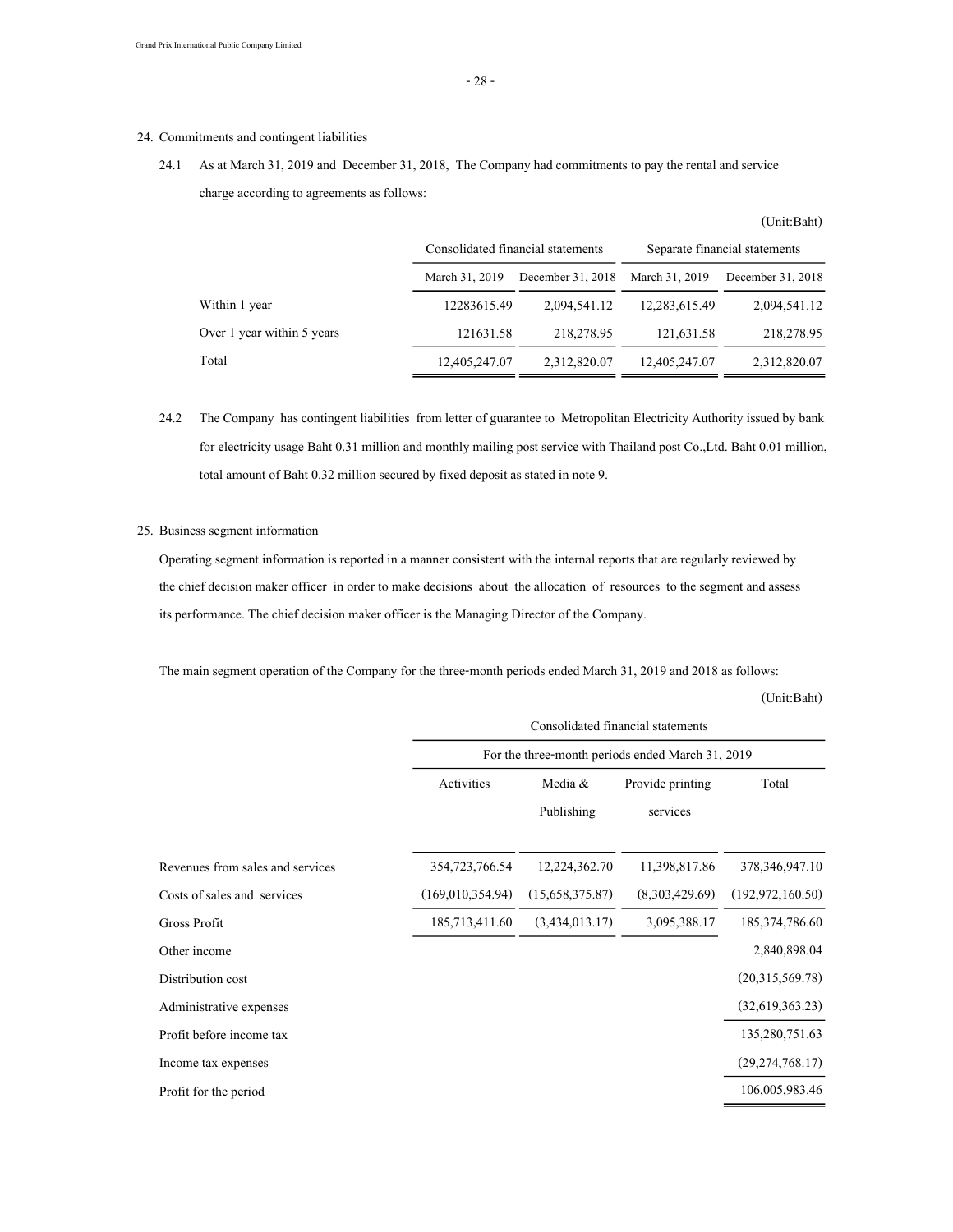### (Unit:Baht)

|                                  | Separate financial statements<br>For the three-month periods ended March 31, 2019 |                 |                  |                    |
|----------------------------------|-----------------------------------------------------------------------------------|-----------------|------------------|--------------------|
|                                  |                                                                                   |                 |                  |                    |
|                                  | Activities                                                                        | Media &         | Provide printing | Total              |
|                                  |                                                                                   | Publishing      | services         |                    |
| Revenues from sales and services | 346,650,475.24                                                                    | 12,224,362.70   | 11,398,817.86    | 370, 273, 655.80   |
| Costs of sales and services      | (157, 767, 320.93)                                                                | (15,658,375.87) | (8,303,429.69)   | (181, 729, 126.49) |
| Gross Profit                     | 188, 883, 154. 31                                                                 | (3,434,013.17)  | 3,095,388.17     | 188,544,529.31     |
| Other income                     |                                                                                   |                 |                  | 3,210,429.23       |
| Distribution cost                |                                                                                   |                 |                  | (19,375,188.43)    |
| Administrative expenses          |                                                                                   |                 |                  | (32, 465, 495, 40) |
| Profit before income tax         |                                                                                   |                 |                  | 139,914,274.71     |
| Income tax expenses              |                                                                                   |                 |                  | (29, 274, 768, 17) |
| Profit for the period            |                                                                                   |                 |                  | 110,639,506.54     |

(หน่วย : บาท)

|                                  | Separate financial statements<br>For the three-month periods ended March 31, 2018 |                 |                  |                    |
|----------------------------------|-----------------------------------------------------------------------------------|-----------------|------------------|--------------------|
|                                  |                                                                                   |                 |                  |                    |
|                                  | Activities                                                                        | Media &         | Provide printing | Total              |
|                                  |                                                                                   | Publishing      | services         |                    |
| Revenues from sales and services | 321, 537, 888. 77                                                                 | 12,165,508.46   | 20,310,720.60    | 354,014,117.83     |
| Costs of sales and services      | (131,896,900.85)                                                                  | (12,878,626.00) | (14,683,106.03)  | (159, 458, 632.88) |
| Gross Profit                     | 189,640,987.92                                                                    | (713, 117.54)   | 5,627,614.57     | 194,555,484.95     |
| Other income                     |                                                                                   |                 |                  | 1,855,542.47       |
| Distribution cost                |                                                                                   |                 |                  | (16, 558, 830.58)  |
| Administrative expenses          |                                                                                   |                 |                  | (30,805,965.59)    |
| Financial costs                  |                                                                                   |                 |                  | (13,261.23)        |
| Profit before income tax         |                                                                                   |                 |                  | 149,032,970.02     |
| Income tax expenses              |                                                                                   |                 |                  | (29, 723, 589.15)  |
| Profit for the period            |                                                                                   |                 |                  | 119,309,380.87     |